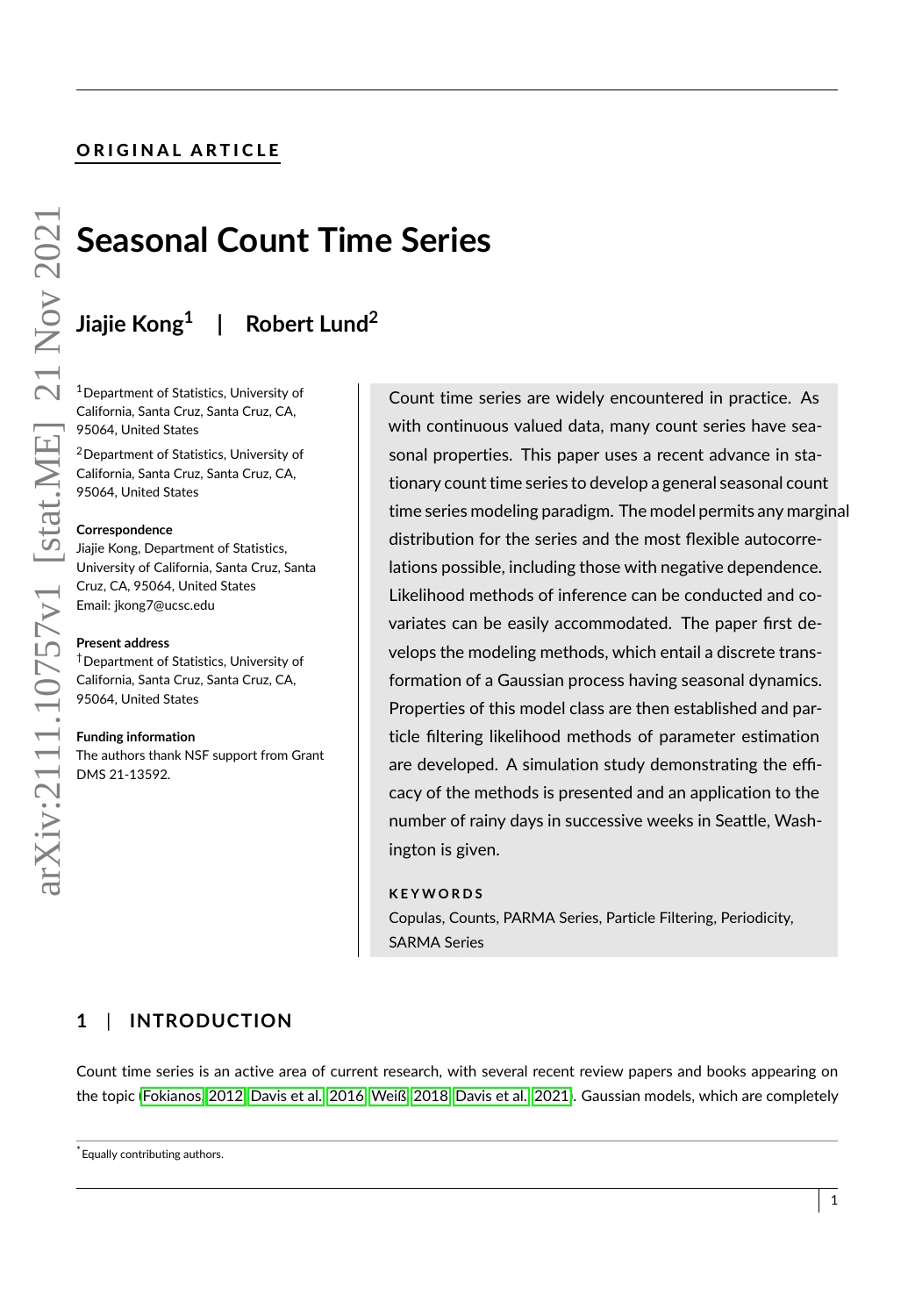characterized by the series' mean and autocovariance structure, may inadequately describe count series, especially when the counts are small. This paper uses a recent advance in count modeling in [Jia et al.](#page-27-0) [\(2021\)](#page-27-0) to develop a very general count time series model with seasonal characteristics. Specifically, a transformation technique is used to convert a standardized seasonal correlated Gaussian process into a seasonal count time series. The modeling paradigm allows any marginal count distribution to be produced, has very general correlation structures that can be positive or negative, and can be fitted via likelihood methods. While our most basic setup produces strictly stationary count series (in a periodic sense), nonstationary extensions, particularly those involving covariates, are easily achieved.

With T denoting the known period of the data, our objective is to model a time series { $X_t$ } in time t that has a count marginal distribution and periodic properties with known period T. A seasonal notation uses  $X_{dT+\nu}$  to denote the series during the vth season of cycle d. Here,  $v \in \{1, 2, ..., T\}$  is the seasonal index and  $d \in \{0, 1, 2, n/T - 1\}$ . We assume that there are n total observations, taken at the times  $1, 2, \ldots, n/T$ . To avoid trite work with edge effects, we assume that  $n/T$  is a whole number.

We seek to construct count series having the cumulative distribution function  $F_v(x) = P[X_{dT+v} \le x]$  for each cycle  $d$  – this stipulation imposes a periodic marginal distribution on the series. In fact, our constructed series will be strictly periodically stationary: for each  $k \ge 1$  and all times  $t_1 < t_2 < \ldots < t_k$ , the joint distribution of  $(X_{t_1}, \ldots, X_{t_k})'$ coincides with that of  $(X_{t_1+T},...,X_{t_k+T})'$ . We use notations such as  $\{X_t\}$  and  $\{X_{dT+\nu}\}$  interchangeably, the latter being preferred when seasonality is emphasized.

Some previous seasonal count time series models are now reviewed. The most widely used seasonal count time series models to date develop periodic versions of discrete integer-valued autoregressions (PINAR models) — see [Monteiro et al. \(2010\)](#page-27-1), [Santos et al. \(2019\)](#page-28-1), and [Bentarzi and Aries](#page-25-0) [\(2020\)](#page-25-0). For example, a first order PINAR series  $\{X_t\}$  obeys the difference equation

$$
X_{dT+\nu} = \rho(\nu) \circ X_{dT+\nu-1} + \epsilon_{dT+\nu}.
$$

Here,  $p(v) \in [0,1]$  for each season v and ∘ denotes the classical thinning operator: for an independent and identically distributed (IID) sequence of zero-one Bernoulli trials  $\{B_i\}_{i=1}^\infty$  and a count-valued random variable  $C$  that is independent of  $\{B_i\}_{i=1}^\infty$ ,  $\rho\circ C\coloneqq\sum_{i=1}^C B_i$ . The noises  $\{\epsilon_{dT+\nu}\}$  are periodic independent and identically distributed (IID) count-valued random variables having finite second moments.

The PINAR model class has drawbacks. Even in the stationary case, PINAR models cannot produce some marginal distributions. [Joe \(2016\)](#page-27-2) quantifies the issue in the stationary case, showing that only marginal distributions in the so-called discrete self-decomposable family can be achieved. Another issue is that PINAR models must have nonnegative correlations. Negatively correlated count series do arise [\(Kachour and Yao, 2009,](#page-27-3) [Livsey et al., 2018,](#page-27-4) [Jia](#page-27-0) [et al., 2021\)](#page-27-0). Likelihood inference for PINAR and INAR models can be challenging; moreover, adding covariates to the models is non-trivial. See [Joe](#page-27-5) [\(2019\)](#page-27-5) for more in the stationary setting.

A different method for constructing seasonal count series uses a periodic renewal point processes as in [Fralix et al.](#page-26-3) [\(2012\)](#page-26-3) and [Livsey et al. \(2018\)](#page-27-4). Here, a zero-one binary sequence  $\{B_t\}_{t=1}^\infty$  is constructed to be periodically stationary and  $\{B_{1,t}\}, \{B_{2,t}\},\ldots$  denote IID copies of  $\{B_t\}_{t=1}^\infty$ . The periodic count series is constructed via the superposition

$$
X_t = \sum_{i=1}^{N_t} B_{i,t}.
$$

Here,  $\{N_t\}_{t=1}^{\infty}$  is a periodic IID sequence of count valued random variables independent of the  $\{B_{i,t}\}$ . For example, to obtain a correlated sequence  $\{X_t\}$  with Poisson marginal distributions,  $\{N_t\}$  is taken as independent Poisson in t,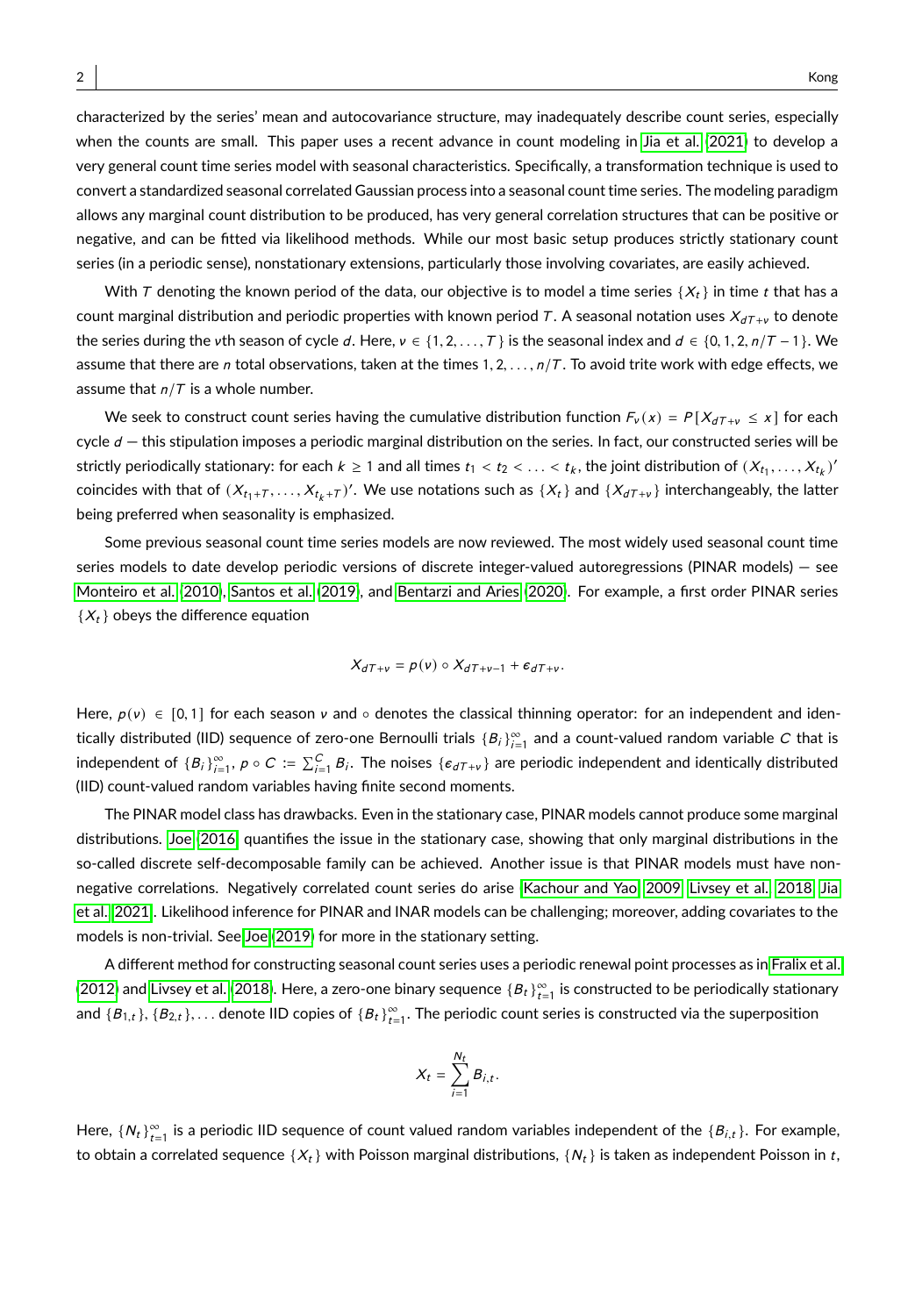with  $N_{dT+\nu}$  having the mean  $\lambda_{\nu} > 0$ . Then it is easy to see that  $X_{dT+\nu}$  is Poisson distributed with mean  $\lambda_{\nu}P(B_{\nu} = 1)$ . [Fralix et al.](#page-26-3) [\(2012\)](#page-26-3), [Lund and Livsey](#page-27-6) [\(2016\)](#page-27-6), and [Livsey et al. \(2018\)](#page-27-4) show how to produce the classical count marginal distributions (Poisson, binomial, and negative binomial) with this setup and consider  ${B_t}$  processes constructed by clipping Gaussian processes.

While binary-based models typically have negative correlations whenever  ${B_t}$  does, it can be difficult to achieve some marginal distributions. A prominent example of this is the often sought generalized Poisson marginal. Perhaps worse, likelihood methods of parameter inference appear intractable — current parameter inference methods use Gaussian pseudo-likelihoods, which only use the series' mean and covariance structure. See [Davis et al.](#page-26-2) [\(2021\)](#page-26-2) for additional detail.

Before proceeding, a clarification needs to be made. The models constructed here posit a particular count marginal distribution for the data *a priori*. This differs from dynamic linear modeling goals, where count models are often built from conditional specifications. For a time-homogeneous AR(1) example, a dynamic linear model might employ the state space setup  $X_t | \alpha_t \sim \text{Poisson}(e^{\alpha_t})$ , where  $\alpha_t = \beta \alpha_{t-1} + \eta_t$ ,  $|\beta| < 1$ , and  $\{\eta_t\}$  is zero mean Gaussian noise. Such a setup produces a conditional Poisson distribution, not a series with a Poisson marginal distribution. In fact, as [Asmussen and Foss](#page-25-1) [\(2014\)](#page-25-1) show, the marginal distribution in the above Poisson state space setup can be far from Poisson.

Additional work on periodic count series is contained in [Moriña et al.](#page-27-7) [\(2011\)](#page-27-7), [Monteiro et al.](#page-27-8) [\(2015\)](#page-27-8), [Bentarzi and](#page-25-2) [Bentarzi \(2017\)](#page-25-2), [Aknouche et al.](#page-25-3) [\(2018\)](#page-25-3), [Santos et al.](#page-28-2) [\(2021\)](#page-28-2), [Aknouche et al.](#page-25-3) [\(2018\)](#page-25-3), and [Ouzzani and Bentarzi](#page-28-3) [\(2019\)](#page-28-3). Most of these references take one of the above approaches. Motivated by [Jia et al. \(2021\)](#page-27-0), this paper presents a different approach.

The rest of this paper proceeds as follows. The next section reviews periodic time series methods, focusing on periodic autoregressive moving-average (PARMA) and seasonal autoregressive moving-average (SARMA) difference equation structures. Section 3 clarifies our model and its properties. Section 4 narrates parameter estimation methods and Section 5 studies these techniques via simulation. Section 6 analyzes a twenty year segment of weekly rainy day counts in Seattle, Washington. Section 7 concludes with comments and remarks.

## **2** | **PERIODIC TIME SERIES BACKGROUND**

This section briefly reviews periodic (seasonal) time series. Our future count construction uses a series  $\{Z_t\}$ , standardized to  $E[Z_t] \equiv 0$  and  $Var(Z_t) \equiv 1$ , and having Gaussian marginal distributions. While the mean of  $\{Z_t\}$  is zero, periodic features in the autocorrelation function of  $\{Z_t\}$ , which we denote by  $\rho_Z(t,s) = \text{Cov}(Z_t, Z_s)$ , will become paramount.

We call  $\{Z_t\}$  a PARMA(p, q) series if it obeys the periodic ARMA(p, q) difference equation

$$
Z_{dT+\nu} = \sum_{k=1}^{p} \phi_k(\nu) Z_{dT+\nu-k} + \eta_{dT+\nu} + \sum_{k=1}^{q} \theta_k(\nu) \eta_{dT+\nu-k}.
$$
 (1)

Here,  $\{\eta_t\}$  is a zero mean white noise sequence with the periodic variance Var $(\eta_{dT+\nu}) = \sigma^2(\nu) > 0$ . The autoregressive order is p and the moving-average order is q, which are taken constant in the season  $v$  for simplicity. The autoregressive and moving-average coefficients are  $\phi_1(v), \ldots, \phi_p(v)$  and  $\theta_1(v), \ldots, \theta_q(v)$ , respectively, during season v. We tacitly assume that model parameters are identifiable from the covariance of the series. This may require more than the classical causality and invertibility conditions [\(Reinsel, 2003\)](#page-28-4). Gaussian PARMA solutions are strictly stationary with period  $T$  as long as the autoregressive polynomial does not have a root on the complex unit circle  $-$  see [Lund and](#page-27-9)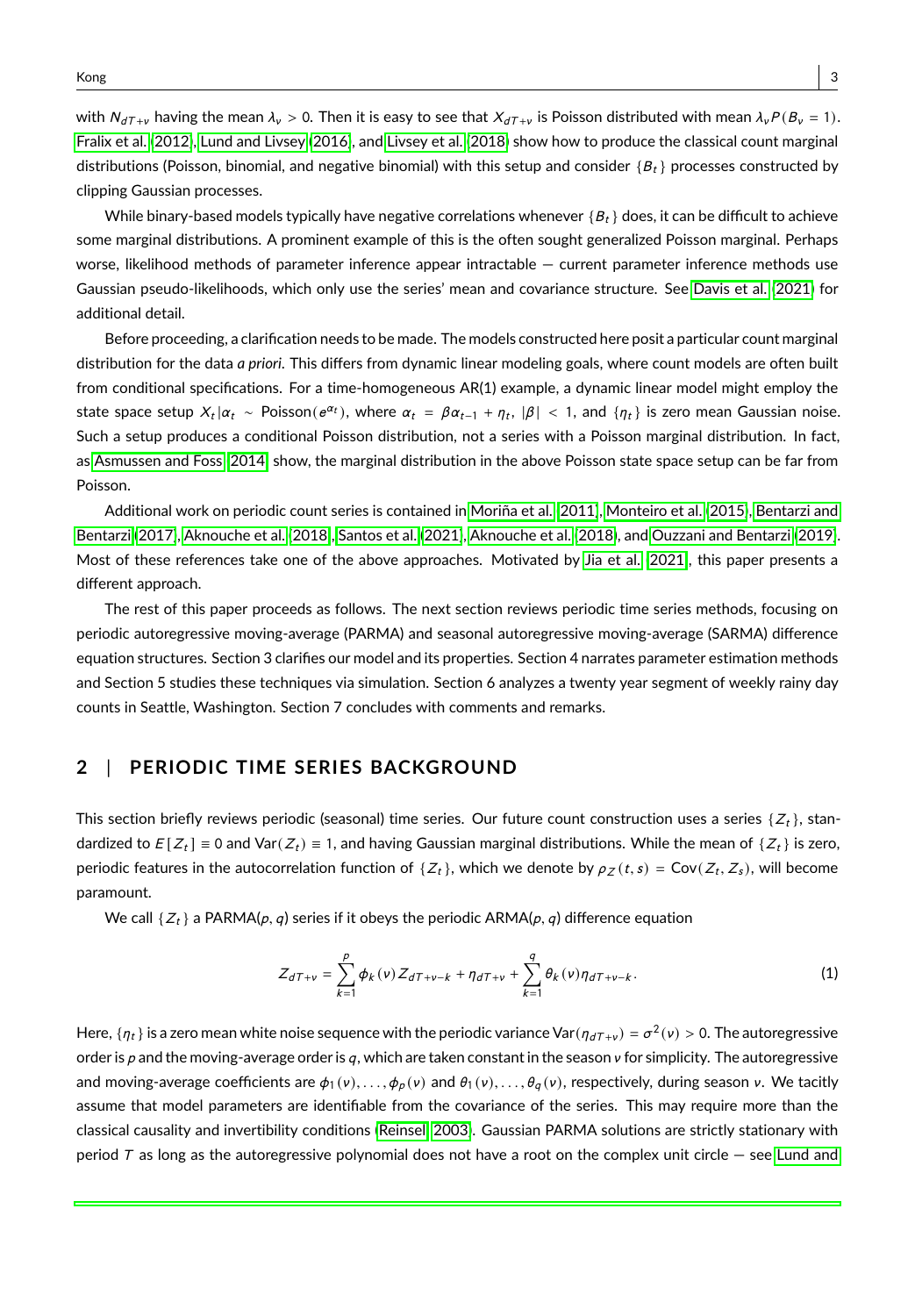[Basawa](#page-27-9) [\(1999\)](#page-27-9) for quantification. Not all PARMA parameters are free due to the restriction Var $(X_t) \equiv 1$ ; the following example delves further into the matter.

**Example 3.1** A PAR(1) series with period  $T$  obeys the recursion

<span id="page-3-0"></span>
$$
Z_t = \phi(t) Z_{t-1} + \eta_t,\tag{2}
$$

where  $\{\eta_t\}$  is zero mean white noise with Var $(\eta_t)=\sigma^2(t).$  The quantities  $\phi(t)$  and  $\sigma^2(t)$  are assumed periodic in  $t$ with period  $T$ . This difference equation is known to have a unique (in mean squared) and causal solution whenever there is a stochastic contraction over an entire cycle:  $\prod_{\nu=1}^7 \phi(\nu) < 1$  [\(Lund and Basawa, 1999\)](#page-27-9).

To impose Var( $Z_t$ ) ≡ 1, take a variance on both sides of [\(2\)](#page-3-0) and set Var( $Z_t$ ) = Var( $Z_{t-1}$ ) = 1 to infer that  $σ<sup>2</sup>(t) = 1 − φ<sup>2</sup>(t)$ , which we tacitly assume is positive for all t. This uses Cov( $Z_{t-1}, η_t$ ) = 0, which follows by causality. The covariance structure of  $\{Z_t\}$  can now be extracted as

$$
\rho_Z(t,s)=\prod_{i=0}^{t-s-1}\phi(t-i).
$$

for  $s < t$ .  $\clubsuit$ .

Another class of periodic models in use today are the SARMA series. SARMA series are actually time-stationary models, but have comparatively large autocorrelations at lags that are multiples of the period  $T$ . The most basic SARMA( $p, q$ ) series { $Z_t$ } obeys a difference equation driven at lags that are multiples of the period T:

$$
Z_t = \sum_{k=1}^p \phi_k Z_{t-k} \tau + \eta_t + \sum_{k=1}^q \theta_k \eta_{t-k} \tau, \qquad (3)
$$

where  $\{\eta_t\}$  is zero mean independent noise with a constant variance. In this setup,  $\rho_Z(t,s) = 0$  unless  $t - s$  is a whole multiple of the period T. As such, many authors allow  $\{\eta_t\}$  to have additional correlation, specifically a zero mean  $ARMA(p^*, q^*)$  series. This results in a model that can have non-zero correlations at any lag; however, the model is still stationary and does not have any true periodic features. Since the model is stationary, we write  $\rho_Z(t,s) = \rho_Z(t-s)$ .

**Example 3.2** A SAR(1) series with period T and AR(1)  $\{\eta_t\}$  obeys the difference equation pair

<span id="page-3-1"></span>
$$
Z_t = \phi Z_{t-T} + \eta_t; \quad \eta_t = \alpha \eta_{t-1} + \epsilon_t,
$$
\n(4)

where  $\{\epsilon_t\}$  is zero mean white noise with variance  $\sigma_\epsilon^2$ ,  $|\phi| < 1$ , and  $|\alpha| < 1$ . Combining these two difference equations results in a stationary and causal AR( $T + 1$ ) model for  $\{Z_t\}$ .

Imposing Var( $Z_t$ ) = 1 and taking a variance in the first equation in [\(4\)](#page-3-1) gives

<span id="page-3-2"></span>
$$
1 = \phi^2 + \text{Var}(\eta_t) + 2\phi \text{Cov}(Z_{t-T}, \eta_t).
$$

To proceed, use equation [\(4\)](#page-3-1)'s causal solutions  $\eta_t=\sum_{k=0}^\infty\alpha^k\epsilon_{t-k}$  and  $Z_{t-\ell}=\sum_{m=0}^\infty\phi^m\eta_{t-m\tau-\ell}$  to get

$$
Cov(\eta_t, Z_{t-\ell}) = \sigma_{\epsilon}^2 \frac{\alpha^{\ell}}{(1 - \alpha^2)(1 - \phi \alpha^T)}
$$
(5)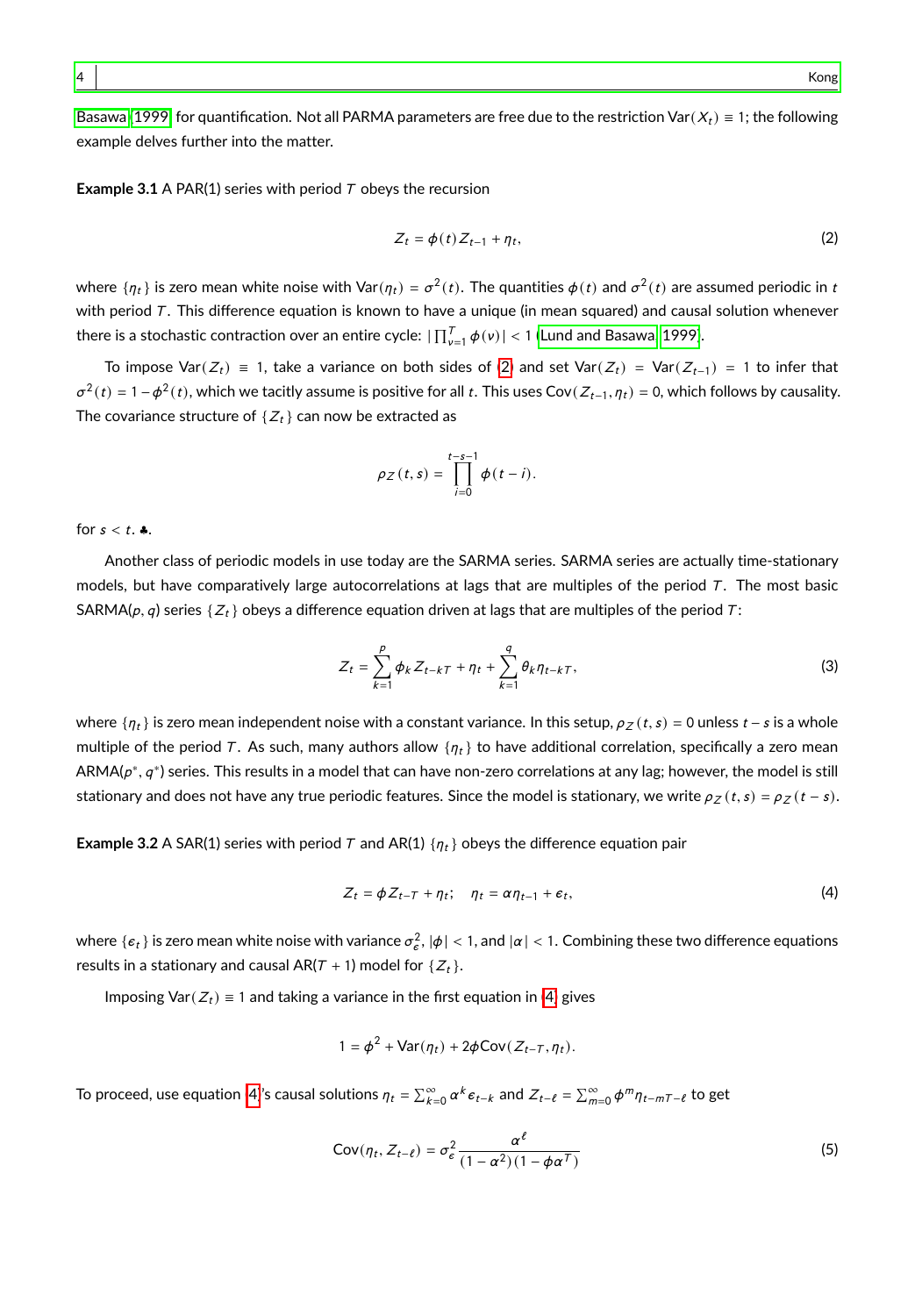for any  $\ell > 0$ . Combining the last two equations, we see that taking

<span id="page-4-0"></span>
$$
\sigma_{\epsilon}^{2} = \frac{(1 - \phi^{2})(1 - \alpha^{2})(1 - \phi\alpha^{T})}{1 + \phi\alpha^{T}}
$$
\n(6)

indices  $Var(Z_t) \equiv 1$ .

To extract the covariance structure of { $Z_t$ }, multiply both sides of [\(4\)](#page-3-1) by  $Z_{t-h}$  and take expectations to get the Yule-Walker type equations

$$
\rho_Z(0) = \phi \rho_Z(T) + E(Z_t \eta_t)
$$
  
\n
$$
\vdots
$$
  
\n
$$
\rho_Z(T) = \phi \rho_Z(0) + E(Z_{t-T} \eta_t).
$$

This system can be rewritten in vector form as

|  |  |   | $-\phi$   $\rho_Z(0)$       | $E(\eta_t Z_t)$       |  |
|--|--|---|-----------------------------|-----------------------|--|
|  |  |   | $\left \right $ $\rho_Z(1)$ | $E(\eta_t Z_{t-1})$   |  |
|  |  |   |                             |                       |  |
|  |  |   | $p_Z(T-1)$                  | $E(\eta_t Z_{t-T+1})$ |  |
|  |  | 0 | $\left  \rho_Z(T) \right $  | $E(\eta_t Z_{t-T})$   |  |

One can show that the inverse of the matrix in the above linear system exists. From this, [\(5\)](#page-3-2), [\(6\)](#page-4-0), and some very tedious algebraic manipulations, one can extract

$$
\rho_Z(h) = \frac{\alpha^h + \phi \alpha^{T-h}}{1 + \phi \alpha^T}, \quad 0 \le h \le T.
$$

For the  $h > T$  model correlations, multiply the first equation in [\(4\)](#page-3-1) by  $Z_{t-h}$  for  $h > T$  and take expectations to get the recursion  $\rho_Z(h) = \phi \rho_Z(h - T) + E(\eta_t Z_{t-h})$ . This can be solved with [\(5\)](#page-3-2) to get

$$
\rho_Z(h) = \phi^a \frac{\alpha^b + \phi \alpha^{T-b}}{1 + \phi \alpha^T} + \sum_{k=0}^{a-1} \phi^k \alpha^{h-Tk} \frac{1 - \alpha^2}{1 + \phi \alpha}, \quad h > T,
$$

where  $a = \lfloor h/T \rfloor$  and  $b = h - aT$ .  $\clubsuit$ .

PARMA and SARMA methods are compared in detail in [Lund \(2011\)](#page-27-10). PARMA models are usually more applicable since the immediate past of the process is typically more influential than past process lags at multiples of the period  $T$ . Applications in the environment [\(Vecchia, 1985,](#page-28-5) [Bloomfield et al., 1994,](#page-26-4) [Lund et al., 1995,](#page-27-11) [Tesfaye et al., 2004\)](#page-28-6) tend to be PARMA; SARMA structures are useful in economics [\(Franses, 1994,](#page-26-5) [Franses and Paap, 2004,](#page-26-6) [Hurd and Miamee,](#page-27-12) [2007\)](#page-27-12). PARMA reviews are [Gardner and Franks](#page-26-7) [\(1975\)](#page-26-7), [Lund and Basawa](#page-27-9) [\(1999\)](#page-27-9), and [Gardner et al.](#page-26-8) [\(2006\)](#page-26-8); statistical inference for PARMA models is studied in [Lund and Basawa \(2000\)](#page-27-13), [Basawa and Lund](#page-25-4) [\(2001\)](#page-25-4), [Basawa et al.](#page-25-5) [\(2004\)](#page-25-5), [Lund et al. \(2006\)](#page-27-14), [Shao and Ni](#page-28-7) [\(2004\)](#page-28-7), and [Shao](#page-28-8) [\(2006\)](#page-28-8). SARMA inference is addressed in [Chatfield and Prothero](#page-26-9) [\(1973\)](#page-26-9).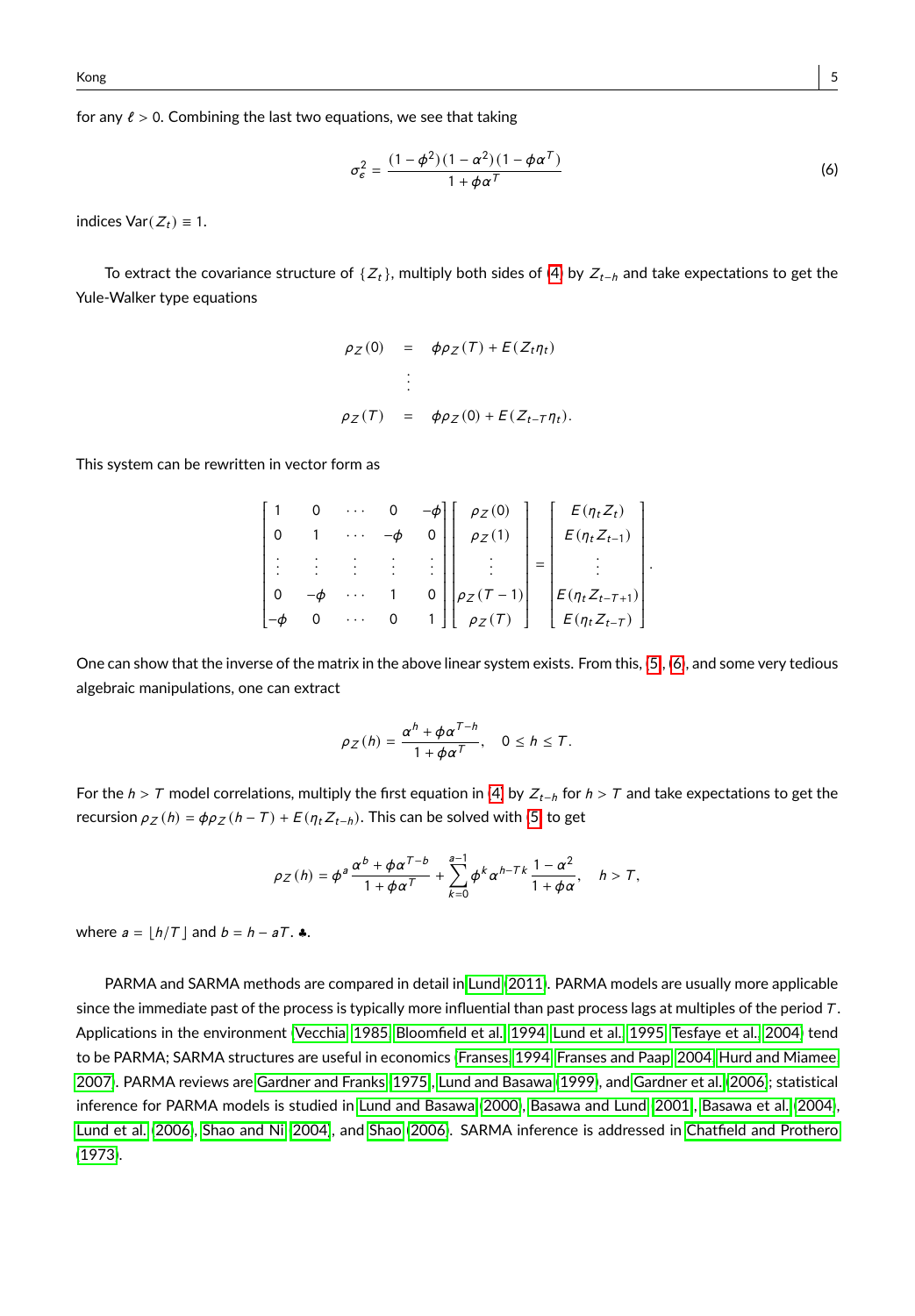# **3** | **METHODOLOGY**

<span id="page-5-1"></span>Our methods extend the work in [Jia et al. \(2021\)](#page-27-0) with Gaussian transformations (copulas) to the periodic setting. Let  $\{X_t\}$  denote the time series to be constructed, which takes values in the count support set  $\{0, 1, 2, \ldots\}$ . Our construction works with a latent Gaussian series  $\{{Z}_t\}$  with zero mean and a unit variance at all times. Then  $X_t$  is obtained from  $Z_t$  via

<span id="page-5-0"></span>
$$
X_{dT+v} = F_v^{-1} \left( \Phi(Z_{dT+v}) \right), \tag{7}
$$

where  $\Phi(\cdot)$  is the cumulative distribution function (CDF) of the standard normal distribution and  $F_v(\cdot)$  is the desired marginal distribution for  $X_t$  during season v. Here,  $\mathit{F}_{v}^{-1}$  is the quantile function

$$
F_{\nu}^{-1}(u) = \inf \{ x : F_{\nu}(x) \ge u \}.
$$
 (8)

As [Jia et al. \(2021\)](#page-27-0) shows, this construction leaves  $X_{dT+\nu}$  with the marginal distribution  $F_\nu$  for every d and v. This model is very flexible: any marginal distribution can be achieved for any desired season ν, even continuous ones. The marginal distribution  $F_v$  can have the same form or be different for distinct seasons  $v$ . Any marginal distribution whatsoever can be achieved; when count distributions are desired, the quantile definition in [\(8\)](#page-5-0) is the version of the inverse CDF that produces the desired marginals.

## **3.1** | **Properties of the Model**

Toward ARMA and PARMA model order identification, if  $\{Z_t\}$  is an  $m$ -dependent series, then  $Z_{t_1}$  and  $Z_{t_2}$  are independent when  $|t_1 - t_2| > m$  since  $\{Z_t\}$  is Gaussian. By [\(7\)](#page-5-1),  $X_{t_1}$  and  $X_{t_2}$  are also independent and  $\{X_t\}$  is also m-dependent. From the characterization of stationary moving averages (Proposition 3.2.1 in [Brockwell and Davis](#page-26-10) [\(1991\)](#page-26-10)) and periodic moving-averages in [Shao and Lund](#page-28-9) [\(2004\)](#page-28-9), we see that if  $\{Z_t\}$  is a periodic moving average of order q, then  $\{X_t\}$  is also a periodic moving average of order q. Unfortunately, analogous results for autoregressions do not hold. For example, if  $\{Z_t\}$  is a periodic first order autoregression,  $\{X_t\}$  may not be a periodic autoregression of any order [\(Jia et al., 2021\)](#page-27-0).

We now derive the covariance structure of  $\{X_t\}$  via Hermite expansions. Let  $\gamma_X(t,r) = \text{Cov}(X_t, X_r)$  be the covariance of {X<sub>t</sub>} at times t and r, where  $r \le t$ . Then  $\gamma_X(t, r)$  can be related to  $\rho_Z(t, r)$  via Hermite expansions. To do this, let  $G_v(x) = F_v^{-1}(\Phi(x))$  and write the Hermite expansion of  $G_v(\cdot)$  as

$$
G_{\nu}(z) = g_0(\nu) + \sum_{k=1}^{\infty} g_k(\nu) H_k(z).
$$
 (9)

Here,  $g_k(v)$  is the kth Hermite coefficient for season v, whose calculation is described below, and  $H_k(z)$  is the kth Hermite polynomial defined by

<span id="page-5-2"></span>
$$
H_k(z) = (-1)^k e^{z^2/2} \frac{d^k}{dz^k} \left( e^{-z^2/2} \right).
$$
 (10)

The first three Hermite polynomials are  $H_0(x) \equiv 1$ ,  $H_1(x) = x$ , and  $H_2(x) = x^2 - 1$ . Higher order polynomials can be found via the recursion  $H_k(x) = xH_{k-1}(x) - H'_{k-1}(x)$ , which follows from [\(10\)](#page-5-2).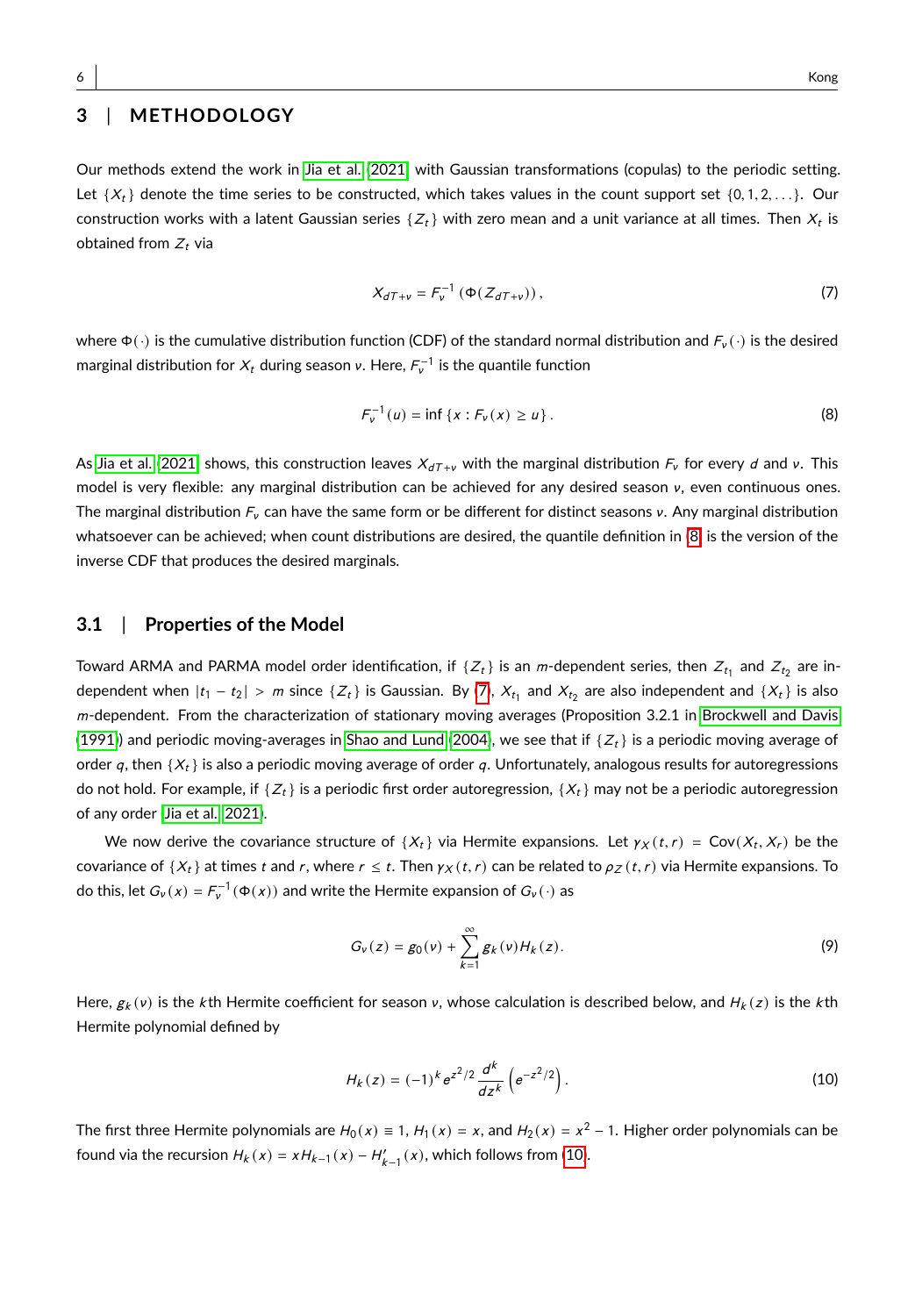The polynomials  $H_k$  and  $H_j$  are orthogonal with respective to the standard Gaussian measure if  $k \neq j$ :  $E[H_k(Z)H_j(Z)] =$ 0 for a standard normal  $Z$  unless  $j$  =  $k$  (in which case  $E$  [H $_k$  ( $Z)^2$  ] =  $k!$ ). The Hermite coefficients are computed from

<span id="page-6-1"></span>
$$
g_k(v) = \frac{1}{k!} \int_{-\infty}^{\infty} G_v(t) H_k(t) \phi(t) dt, \quad k = 1, 2, \dots,
$$
 (11)

where  $\phi(t) = \Phi'(t) = e^{-t^2/2}/\sqrt{2\pi}$  is the standard normal density.

Lemma 2.1 in [Han and De Oliveira](#page-26-11) [\(2016\)](#page-26-11) shows that

<span id="page-6-3"></span><span id="page-6-0"></span>
$$
\gamma_X(t,r) = \sum_{k=1}^{\infty} k! g_k(s(t)) g_k(s(r)) \rho_Z(t,r)^k,
$$
\n(12)

where  $s(t) = t - T \lfloor (t + 1)/T \rfloor$  denotes the season corresponding to time t. Let  $\sigma_X^2(t) = \gamma_X(t, t) = \sum_{k=1}^{\infty} k! g_k^2(s(t))$ denote the variance of  $X_t.$  Then the ACF of  $\{X_t\}$  is

$$
\rho_X(t,r) = \frac{\gamma_X(t,r)}{\sigma_X(t)\sigma_X(r)} = \sum_{k=1}^{\infty} \frac{k! g_k(s(t)) g_k(s(r))}{\sigma_X(t)\sigma_X(r)} \rho_Z(t,r)^k = \sum_{k=1}^{\infty} \ell_k \rho_Z(t,r)^k := L(\rho_Z(t,r)),\tag{13}
$$

which is a power series in  $\rho_z(t, r)$  with k th coefficient

<span id="page-6-2"></span>
$$
\ell_k := \frac{k! g_k(s(t)) g_k(s(r))}{\sigma_X(t) \sigma_X(r)}.
$$
\n(14)

[Jia et al. \(2021\)](#page-27-0) call  $L(\cdot)$  a link function and  $\ell_k$  a link coefficient. When  $\{Z_t\}$  is stationary and  $F_v$  does not depend on v, they show that  $L(0) = 0$ ,  $L(1) = 1$ , and  $L(-1) = \text{Corr}(G(Z_0), G(-Z_0))$ . It is not true that  $L(-1) = -1$  in any case nor is  $L(1) = 1$  in the periodic case; indeed, stationary or periodically stationary count processes with arbitrarily positive or negative correlations may not exist. For example, the pair ( $Z, -Z$ ), where Z is standard normal has correlation -1, but two Poisson random variables, both having mean  $\lambda$ , whose correlation is -1, do not exist.

The model produces the most flexible correlation structures possible in a pairwise sense. Specifically, consider two distinct seasons  $v_1$  and  $v_2$  and suppose that  $F_{v_1}$  and  $F_{v_2}$  are the corresponding marginal distributions for these seasons. Then Theorems 2.1 and 2.5 in [Whitt](#page-28-10) [\(1976\)](#page-28-10) show that the bivariate random pair  $(X_{\nu_1}, X_{\nu_2})$  having the marginal distributions  $F_{\nu_1}$  and  $F_{\nu_2}$ , respectively, with the largest correlation has form  $X_{\nu_1} = F_{\nu_1}^{-1}(U)$  and  $X_{\nu_2} = F_{\nu_2}^{-1}(U)$ , where U is a uniform[0,1] random variable. To achieve the largest correlation, one simply takes  $\{Z_t\}$  to have unit correlation at these times; that is, take  $Z_{\nu_1} = Z_{\nu_2}$ . Since  $\Phi(Z_{\nu_1})$  is uniform[0,1], the claim follows. For negative correlations, the same results in [Whitt \(1976\)](#page-28-10) also show that the most negatively correlated pair that can be produced has the form  $X_{\nu_1} = F_{\nu_1}^{-1}(U)$  and  $X_{\nu_2} = F_{\nu_2}^{-1}(1-U)$ . This is produced with a Gaussian series having Corr $(Z_{\nu_1}, Z_{\nu_2}) = -1$ , which is obtained by selecting  $Z_{\nu_2}=-Z_{\nu_1}.$  Then  $\Phi(Z_{\nu_1})$  is again uniform[0,1] and  $\Phi(Z_{\nu_2})=\Phi(-Z_{\nu_1})=1-\Phi(Z_{\nu_1}),$ since  $\Phi(-x) = 1 - \Phi(x)$  for all real x.

The previous paragraph implies that one cannot construct more general autocorrelation functions for count series than what has been constructed above — they do not exist. Negatively correlated count series do arise [\(Kachour and](#page-27-3) [Yao, 2009,](#page-27-3) [Livsey et al., 2018,](#page-27-4) [Jia et al., 2021\)](#page-27-0) and can be described with this model class. In the stationary case where the marginal distribution  $F_v$  is constant over all seasons v, a series  $\{X_t\}$  with  $\text{Cov}(X_t, X_{t+h}) = 1$  for all h is achieved by taking  $Z_t \equiv Z$ , where Z is standard normal. This unit correlation property will not carry over to our periodic setting. For example, a random pair  $(X_{\nu_1}, X_{\nu_2})$  having a Poisson marginal with mean  $\lambda_{\nu_1}$  during season  $\nu_1$  and a Poisson marginal with mean  $\lambda_{v_2}$  during season  $v_2$  with a unit correlation do not exist when  $\lambda_{v_1}\neq\lambda_{v_2}.$  This said, the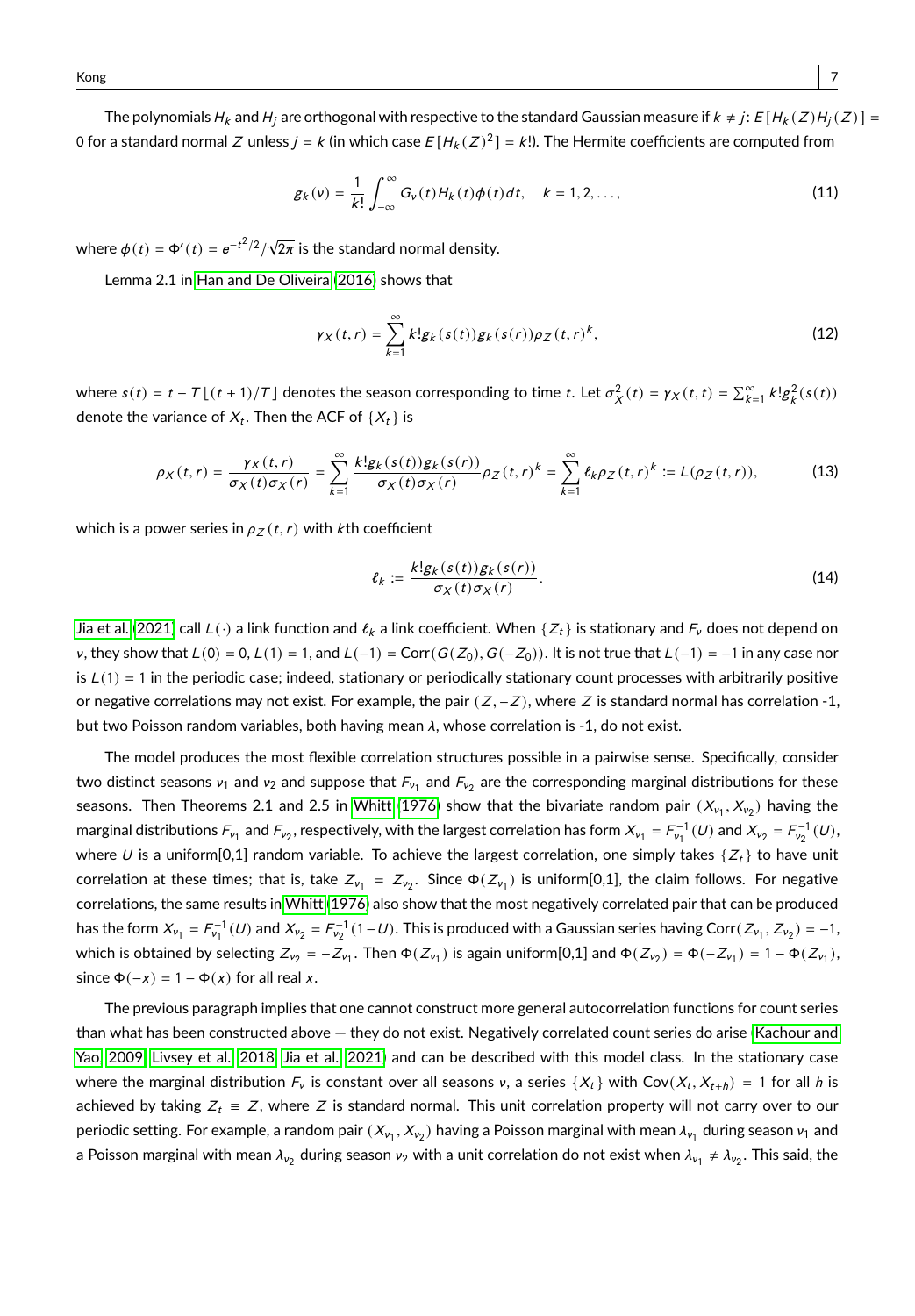The amount of autocorrelation that  $\{X_t\}$  inherits from  $\{Z_t\}$  is now discussed. An implication of the result below, which establishes monotonicity of the link function by showing that its derivative is positive, is that the larger the autocorrelations are in  $\{Z_t\}$ , the larger the autocorrelations are in  $\{X_t\}$ . We state the result below and prove it in the Appendix.

**Proposition 3.1:** *For a fixed* <sup>t</sup> *and* <sup>r</sup>*, let* <sup>L</sup>(·) *denote the link function in [\(13\)](#page-6-0). Then for* <sup>u</sup> ∈ (−1, <sup>1</sup>)*, the derivative of the link is positive and has form*

<span id="page-7-1"></span>
$$
L'(u) = \frac{\sum_{j_1=0}^{\infty} \sum_{j_2=0}^{\infty} e^{-\frac{1}{2(1-u^2)} \left[\Phi^{-1}(C_{j_1}(s(t)))^2 + \Phi^{-1}(C_{j_2}(s(r)))^2 - 2u\Phi^{-1}(C_{j_1}(s(t))\Phi^{-1}(C_{j_2}(s(r)))\right]}}{\sqrt{\sigma_X(t)\sigma_X(r)} 2\pi\sqrt{1-u^2}}.
$$
 (15)

<span id="page-7-0"></span>Here,

$$
C_j(v) = \mathbb{P}[X_v \leq j] \tag{16}
$$

denotes the cumulative probabilities of  $X_{\nu}$  at season  $\nu$ .

## **3.2** | **Calculation and Properties of the Hermite Coefficients**

An important numerical task entails calculating  $g_k(v)$ , which only depends on  $F_v(\cdot)$  by [\(11\)](#page-6-1). To do this, rewrite  $G_v(z)$ in the form

$$
G_{v}(z) = \sum_{j=0}^{\infty} j \mathbb{1}_{[C_{j-1}(v) \leq \Phi^{-1}(z) < C_{j}(v)]} = \sum_{j=1}^{\infty} j \mathbb{1}_{\left[\Phi^{-1}(C_{j-1}(v)), \Phi^{-1}(C_{j}(v))\right)}(z),\tag{17}
$$

where the convention  $C_{-1}$  = 0 is made. We also take  $\Phi^{-1}(0) = -\infty$  and  $\Phi^{-1}(1) = \infty$ . Then for  $k \ge 1$ , integration by parts yields

$$
g_{k}(v) = \frac{1}{k!} \sum_{j=0}^{\infty} n \mathbb{E} \left[ \mathbb{1}_{\left[\Phi^{-1}(C_{j-1}(v)), \Phi^{-1}(C_{j}(v))\right]} (Z_{0}) H_{k}(Z_{0}) \right]
$$
  
\n
$$
= \frac{1}{k!} \sum_{j=0}^{\infty} \frac{j}{\sqrt{2\pi}} \int_{\Phi^{-1}(C_{j-1}(v))}^{\Phi^{-1}(C_{j}(v))} H_{k}(z) e^{-z^{2}/2} dz
$$
  
\n
$$
= \frac{1}{k!} \sum_{j=0}^{\infty} \frac{j}{\sqrt{2\pi}} \int_{\Phi^{-1}(C_{j-1}(v))}^{\Phi^{-1}(C_{j}(v))} (-1)^{k} \left(\frac{d^{k}}{dz^{k}} e^{-z^{2}/2}\right) dz
$$
  
\n
$$
= \frac{1}{k!} \sum_{j=0}^{\infty} \frac{j}{\sqrt{2\pi}} (-1)^{k} \left(\frac{d^{k-1}}{dz^{k-1}} e^{-z^{2}/2}\right) \Big|_{z=\Phi^{-1}(C_{j-1}(v))}^{z=\Phi^{-1}(C_{j}(v))}
$$
  
\n
$$
= \frac{1}{k!} \sum_{j=0}^{\infty} \frac{j}{\sqrt{2\pi}} (-1) e^{-z^{2}/2} H_{k-1}(z) \Big|_{z=\Phi^{-1}(C_{j-1}(v))}^{z=\Phi^{-1}(C_{j-1}(v))}.
$$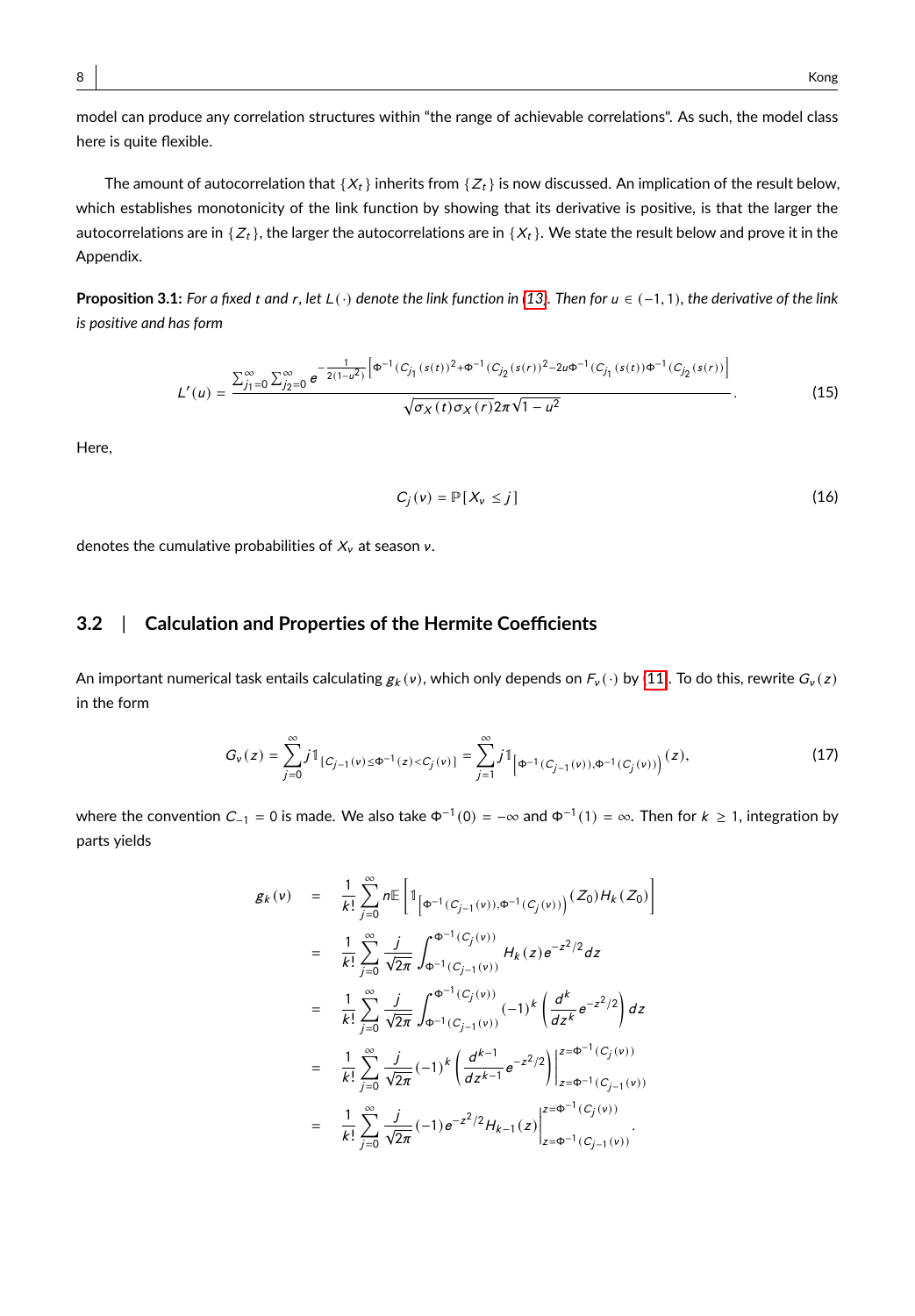Simplifying this telescoping sum gives

<span id="page-8-0"></span>
$$
g_k(v) = \frac{1}{k! \sqrt{2\pi}} \sum_{j=0}^{\infty} e^{-\left[\Phi^{-1}(C_j(v))\right]^2/2} H_{k-1}(\Phi^{-1}(C_j(v))).
$$
\n(18)

Notice that the summands in [\(18\)](#page-8-0) are zero whenever  $\Phi^{-1}(C_j(v))= \pm \infty$ . Lemma 2.1 in [Jia et al. \(2021\)](#page-27-0) shows that the expansion converges whenever  $\mathbb{E}[X_t^p] < \infty$  for some  $p > 1$ . This condition automatically holds for time series, which implicitly require a finite second moment. For count distributions with a finite support,  $C_j({\mathsf v})$  becomes unity for large *i*. For example, a Binomial marginal distribution with 7 trials is considered in our later application. Here, the summation can be reduced to  $j \in \{0, 1, ..., 7\}$ . For count distributions on a countably infinite support, approximating [\(18\)](#page-8-0) requires truncation of an infinite series. This is usually not an issue: numerically,  $C_j$  (v) quickly converges to unity as  $j\to\infty$  for light tailed distributions — or equivalently,  $e^{-\Phi^{-1}(C_j(v))^2/2}H_{k-1}(\Phi^{-1}(C_j(v))\to 0.$  In addition to [\(18\)](#page-8-0), g<sup>k</sup> (ν) can also be approximated by Gaussian quadrature; see *gauss.quad.prob* in the package *statmod* in *R*. However, the approximation in [\(18\)](#page-8-0) is more appealing in terms of simplicity and stability [\(Jia et al., 2021\)](#page-27-0).

## **4** | **PARAMETER INFERENCE**

This section develops likelihood methods of inference for the model parameters via particle filtering and sequential Monte Carlo techniques. With many count time series model classes, likelihoods are intractable [\(Davis et al.,](#page-26-2) [2021\)](#page-26-2). Accordingly, researchers have defaulted to moment and composite likelihood techniques. However, if the count distributional structure truly matters, likelihood methods should "feel" this structure and return superior parameter estimates. Gaussian pseudo-likelihood estimates, which are based only on the mean and autocovariance of the series, are developed in [Jia et al. \(2021\)](#page-27-0) in the stationary case. [Jia et al.](#page-27-0) [\(2021\)](#page-27-0) presents an example where Gaussian pseudo-likelihood estimates perform well and an example where they perform poorly.

For notation, let  $\theta$  contain all parameters in the T marginal distributions  $F_1, \ldots, F_T$  and  $\eta$  contain all parameters governing the evolution of  $\{Z_t\}$ . The data  $\{x_1, x_2, \ldots, x_n\}$  denote our realization of the series.

<span id="page-8-1"></span>The likelihood function  $\mathcal{L}(\theta, \eta)$  is simply a high dimensional multivariate normal probability. To see this, use [\(7\)](#page-5-1) to get

$$
\mathcal{L}(\theta, \eta) = \mathbb{P}(X_1 = x_1, \cdots, X_n = x_n) = \mathbb{P}(Z_1 \in (a_1, b_1], \cdots, Z_n \in (a_n, b_n])
$$
\n(19)

for some numbers  $\{a_i\}_{i=1}^n$  and  $\{b_i\}_{i=1}^n$  (these are clarified below but are not important here). The covariance matrix of  $(Z_1, \ldots, Z_n)$  only depends on  $\eta$ , not on  $\theta$ . Unfortunately, evaluating a high dimensional multivariate normal probability is numerically challenging for large n. While methods to handle this problem exist [\(Kazianka and Pilz, 2010,](#page-27-15) [Kazianka,](#page-27-16) [2013,](#page-27-16) [Bai et al., 2014\)](#page-25-6), they often contain substantial estimation bias.

An alternative approach, which is the one taken here, uses simulation methods to approximate the likelihood. General methods in this category include the quasi-Monte Carlo methods of [Genz and Bretz \(2002\)](#page-26-12) and the prominent Geweke–Hajivassiliou–Keane (GHK) simulator of [Geweke \(1991\)](#page-26-13) and [Hajivassiliou et al.](#page-26-14) [\(1996\)](#page-26-14). The performance of these methods, along with an additional "data cloning" approach, are compared in [Han and De Oliveira](#page-26-15) [\(2020\)](#page-26-15), where the author shows that estimators from these methods are similar, but that the GHK methods are much faster, having a numerical complexity as low as order  $mn$ . Here,  $m$  is the pre-selected number of sample paths to be simulated (the number of particles). As we will subsequently see, the GHK simulator works quite well for large  $m$ .

[Jia et al.](#page-27-0) [\(2021\)](#page-27-0) propose a sequential importance sampling method that uses a modified GHK simulator. In essence,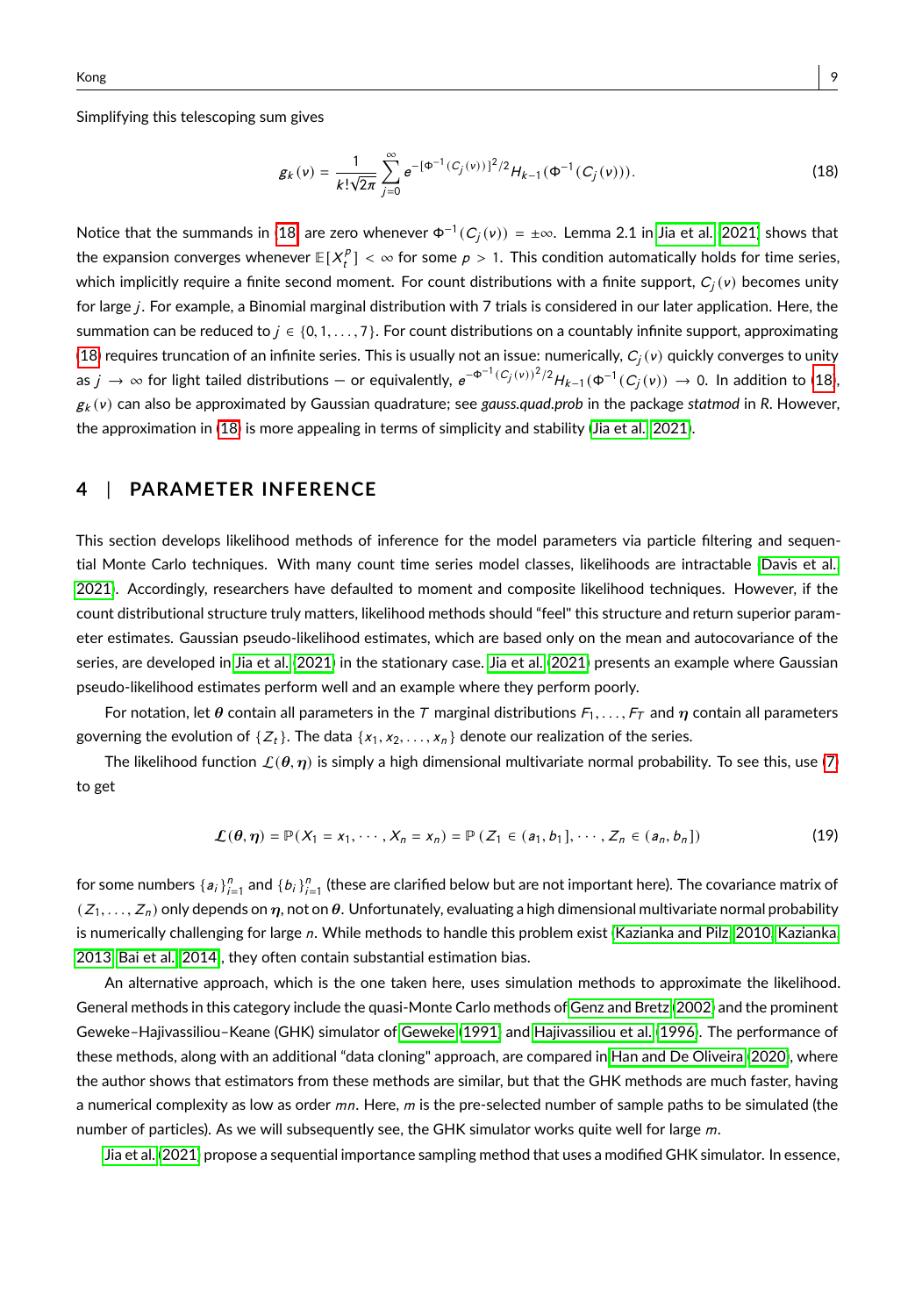importance sampling is used to evaluate integrals by drawing samples from an alternative distribution and averaging their corresponding weights. Suppose that we seek to estimate  $\int_{\mathcal{D}}f(\boldsymbol{x})d\boldsymbol{x}$ . Then

$$
\int_{\mathcal{D}} f(x) dx = \int_{\mathcal{D}} \frac{f(x)}{q(x)} q(x) dx,
$$

where  $f(x)/g(x)$  is called the weight and the proposed distribution q is called the importance distribution. Without loss of generality, we assume that  $q(x) > 0$  whenever  $x \in \mathcal{D}$  and that  $q(x) = 0$  for  $x \in \mathcal{D}^c$ . Then the importance sampling estimate of the integral is the law of large numbers justified average

$$
\int_{\mathcal{D}}\frac{f(x)}{q(x)}q(x)dx \approx \frac{1}{m}\sum_{k=1}^{m}\frac{f(x^{(k)})}{q(x^{(k)})},
$$

where  $\{x^{(1)},...,x^{(m)}\}$  are m IID samples drawn from the proposed distribution q. With the notation  $z_{1:n} = (z_1,...,z_n)$ , notice that the likelihood in [\(19\)](#page-8-1) has form

$$
\int_{\{z_t \in (a_t,b_t], t=1,\ldots,n\}} \phi_{\eta}(z_{1:n}) dz_1 \ldots dz_n = \int_{\{z_t \in (a_t,b_t], t=1,\ldots,n\}} \frac{\phi_{\eta}(z_{1:n})}{q(z_{1:n})} q(z_{1:n}) dz_1 \ldots dz_n.
$$
 (20)

Observe that  $\{a_i\}_{i=1}^n$  and  $\{b_i\}_{i=1}^n$  only depend on  $\theta$  and the data  $\{x_1, x_2, \ldots, x_n\}$ . Specifically,

<span id="page-9-0"></span>
$$
a_t = \Phi^{-1}(C_{x_t-1}(s(t)))
$$
 and  $b_t = \Phi^{-1}(C_{x_t}(s(t))),$ 

where  $C_n(v)$  is defined in [\(16\)](#page-7-0) and  $s(t)$  is the season at time t. Here, it is best to choose a proposed distribution q such that 1)  $q(z_{1:n}) > 0$  for  $z_t \in (a_t, b_t]$  and  $q(z_{1:n}) = 0$  otherwise; 2) the weight  $\phi_{\eta}(z_{1:n})/q(z_{1:n})$  is easy to compute; and 3)  $\{Z_t\}$  can be efficiently drawn from q. Our GHK simulator satisfies all three conditions.

To develop our GHK sampler further, we take advantage of the latent Gaussian structure in the PARMA or SARMA series  $\{Z_t\}.$  In simple cases,  $\{Z_t\}$  may even be a Markov chain. The GHK algorithm samples  $Z_t,$  depending on the its previous history  $Z_{t-1}, \ldots, Z_1$  and  $X_t$ , from a truncated normal density. Specifically, let  $p_{\eta(t)}(z_t | z_{t-1}, \cdots, z_1, x_t)$ denote the truncated normal density of  $Z_t$  given the history  $Z_{t-1}, \ldots, Z_1$  and  $X_t = x_t$ . Then

$$
p_{\eta(t)}(z_t|z_{t-1},...,z_1,x_t) = \frac{1}{r_t} \left[ \frac{\phi(\frac{z_t - \hat{z}_t}{r_t})}{\phi(\frac{b_t - \hat{z}_t}{r_t}) - \phi(\frac{a_t - \hat{z}_t}{r_t})} \right], \quad a_t < z_t < b_t,
$$
 (21)

where  $\hat{z}_t$  and  $r_t$  are the one-step-ahead mean and standard deviation of  $Z_t$  conditioned on  $z_1, z_2, \ldots, z_n$ . Again,  $a_t$ and  $\mathit{b}_{t}$  only depend on  $\mathit{x}_{t}.$  Here, we choose the importance sampling distribution

$$
q_{\eta}(z_{1:n}|x_{1:n}) = p_{\eta(1)}(z_1|x_1) \prod_{t=2}^{n} p_{\eta(t)}(z_t|z_{t-1},...,z_1,x_t).
$$
 (22)

Elaborating further, let  $N(\mu, \sigma^2; a, b)$  denote a normal random variable with mean  $\mu$  and variance  $\sigma^2$  that is known to lie in  $(a, b]$ , where  $a < b$ . Then  $X_1$  is first drawn from  $N(0, 1; a_1, b_1)$ . Thereafter,  $X_2, X_3, \ldots, X_n$  are sequentially sampled from the distribution in [\(21\)](#page-9-0). The proposed importance sampling distribution is efficient to sample, has the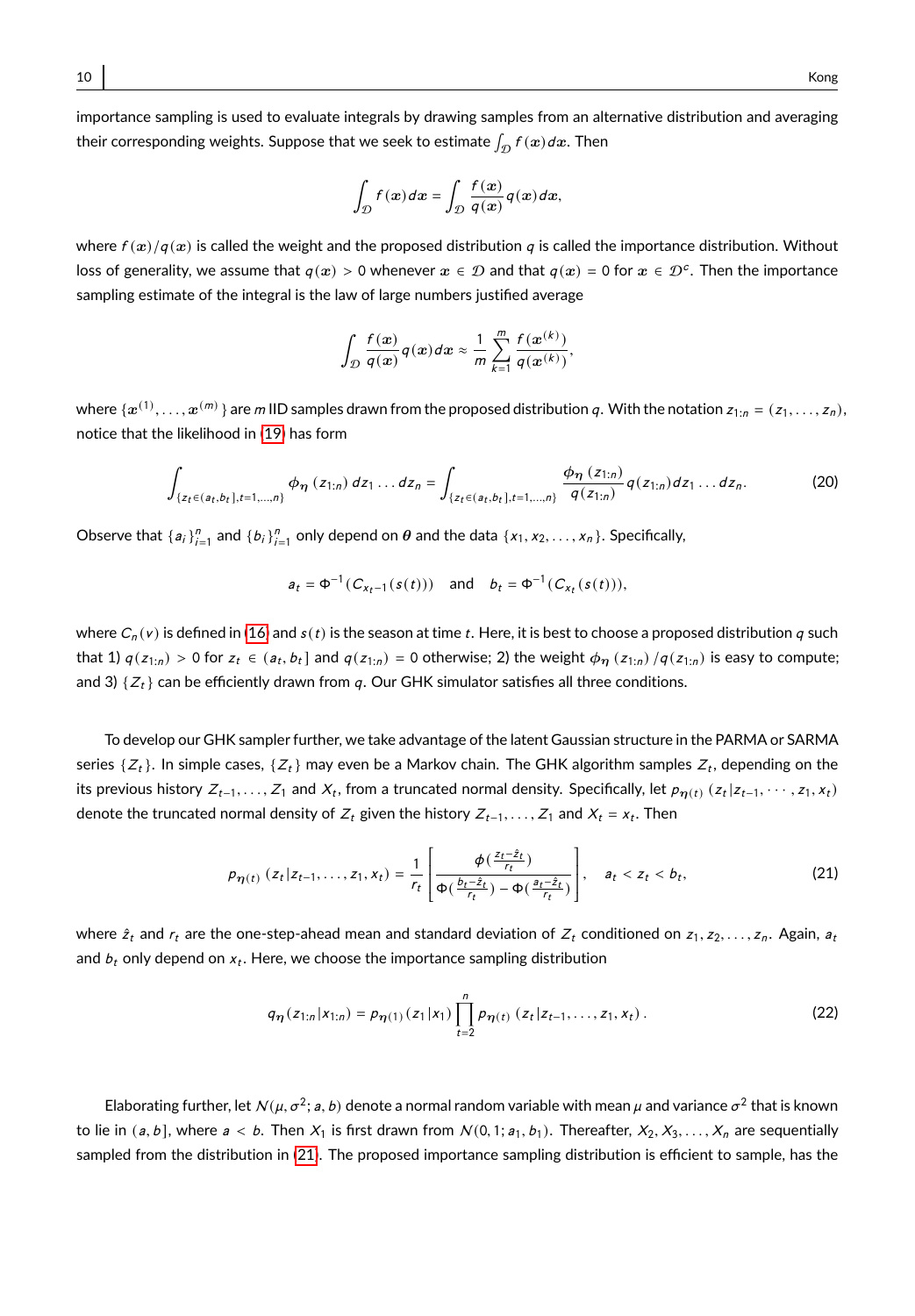desired distributional support, and induces an explicit expression for the weights:

$$
\frac{\phi_{\eta(t)}(z_{1:n})}{q_{\eta(t)}(z_{1:n}|x_{1:n})} = \frac{\rho_{\eta(1)}(z_1)}{\rho_{\eta(1)}(z_1|x_1)} \prod_{t=2}^n \frac{\rho_{\eta(t)}(z_t|z_{t-1},...,z_1)}{\rho_{\eta(t)}(z_t|z_{t-1},...,z_1,x_t)}.
$$

Using [\(21\)](#page-9-0) gives

$$
\frac{p_{\eta}\left(z_{t}|z_{t-1},\ldots,z_{1}\right)}{p_{\eta}\left(z_{t}|z_{t-1},\ldots,z_{1},x_{t}\right)}=\Phi\left(\frac{b_{t}-\hat{z}_{t}}{r_{t}}\right)-\Phi\left(\frac{a_{t}-\hat{z}_{t}}{r_{t}}\right)
$$

Therefore,

$$
\frac{\phi_{\eta}(z_{1:n})}{q(z_{1:n})} = \left[\Phi\left(b_{1}\right) - \Phi\left(a_{1}\right)\right] \prod_{t=2}^{n} \left[\Phi\left(\frac{b_{t} - \hat{z}_{t}}{r_{t}}\right) - \Phi\left(\frac{a_{t} - \hat{z}_{t}}{r_{t}}\right)\right].
$$

Define the initial weight  $w_1 = \Phi(b_1) - \Phi(a_1)$ . We then recursively update the weights via

$$
w_t = w_{t-1} \left[ \Phi \left( \frac{b_t - \hat{z}_t}{r_t} \right) - \Phi \left( \frac{a_t - \hat{z}_t}{r_t} \right) \right]
$$

at time  $t$  during the sequential sampling procedure. At the end of the sampling, we obtain

$$
w_n=\frac{\phi_{\eta}(z_{1:n})}{q_{\eta}(z_{1:n}|x_{1:n})}.
$$

In the classic GHK simulator,  $\hat{Z}_t$  and  $r_t^2$  are obtained from a Cholesky decomposition of the covariance matrix of  $\{Z_t\}$ . Here, they are based on the PARMA or SARMA model for  $\{Z_t\}$ .

The full sequential importance sampling procedure is summarized below.

**1** Initialize the process by sampling  $Z_1$  from the  $N(0, 1; C_{x_1}(s(1)), C_{x_1}(s(1)))$  distribution. Define the weight  $w_1$  by

$$
w_1 = \Phi^{-1}(C_{x_1}(s(1))) - \Phi^{-1}(C_{x_1-1}(s(1)))
$$
\n(23)

**2** Now iterate steps 2 and 3 over  $t = 2, 3, ..., n$ . Conditioned on  $Z_1, ..., Z_{t-1}$ , generate

$$
Z_t \stackrel{\mathcal{D}}{=} N\Big(\hat{Z}_t, r_t; \Phi^{-1}(C_{x_t}(s(t))), \Phi^{-1}(C_{x_{t-1}}(s(t)))\Big). \tag{24}
$$

For example, in the PAR(1) model,  $\hat{Z}_t = \phi(t) Z_{t-1}$  for  $t \ge 1$ , with the startup condition  $\hat{Z}_1 = 0$ ;  $r_t = 1 - \phi^2(t)$  for  $t > 1$  with the startup  $r_1 = 1$ .

**3** Define the weight  $w_t$  via

$$
w_t = w_{t-1} \left[ \Phi\left(\frac{\Phi^{-1}(C_{x_t}(s(t))) - \hat{Z}_t}{r_t} \right) - \Phi\left(\frac{\Phi^{-1}(C_{x_t-1}(s(t))) - \hat{Z}_t}{r_t} \right) \right]
$$
(25)

The above generates a fair draw of a single "particle path"  $\{Z_t\}$  with the property that the  $\{X_t\}$  series generated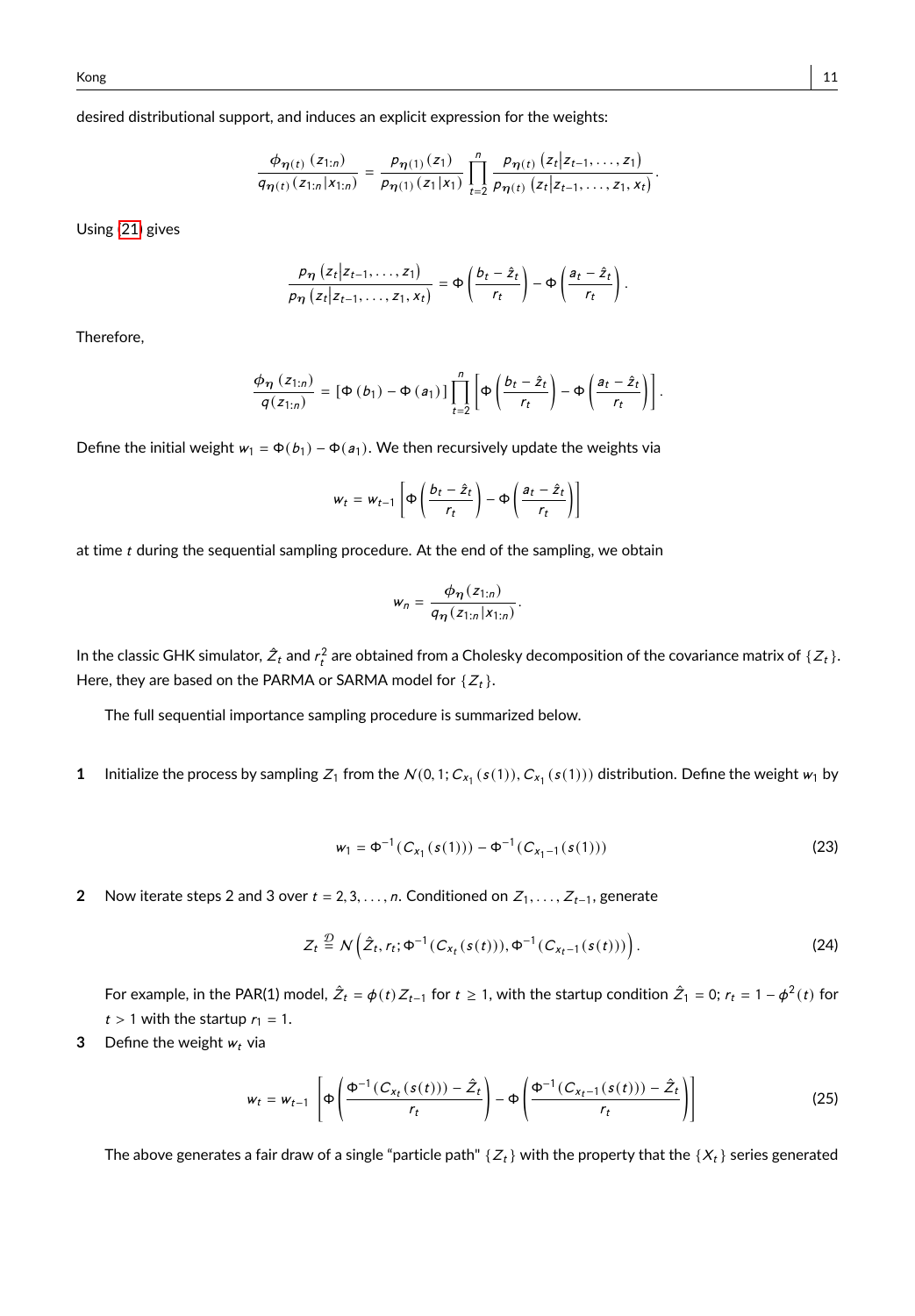from  $\{Z_t\}$  yields the observations  $x_1, \ldots, x_n$ . Repeating this process m independent times gives m simulated process trajectories. Let  $\{Z^{(1)},...,Z^{(m)}\}$  be these trajectories and denote their corresponding weights at time n by  $\{w_n^{(k)}\}_{k=1}^m$ .

The importance sampling estimate is given by

$$
\hat{\mathcal{L}}^{\text{GHK}}(\theta,\eta) = \frac{1}{m} \sum_{k=1}^{m} w_n^{(k)}
$$

A large *m* provides more accurate estimation.

The popular "L-BGSF-B" gradient step and search method is used to optimize the estimated likelihood  $\hat{\mathcal{L}}$ GHK $(\theta,\eta);$ other optimizers may also work. However,  $\hat{L}^{GHK}(\theta, \eta)$  is "noisy" due to the sampling. One popular fix to this smooths the estimated likelihood by generating a set of random quantities in the particle filtering through transformation and keeps them constant across the computations for different sets of parameters. This method, called common random numbers (CRNs), makes the simulated likelihood  $\hat{\mathcal{L}}^{GHK}(\theta,\eta)$  relatively smooth in its parameters; see [Kleinman et al.](#page-27-17) [\(1999\)](#page-27-17) and [Glasserman and Yao](#page-26-16) [\(1992\)](#page-26-16) for more on CRNs. In practice, the CRN point estimator behaves similarly to those for regular likelihoods; moreover, the Hessian-based covariance matrix, which is based on the derivative of  $\hat{L}^{GHK}(\theta,\eta)$ , behaves much better numerically when CRNs are used. As the next section demonstrates, this procedure will yield standard errors that are very realistic.

Turning to model diagnostics, the probability integral transform (PIT) is used as a tool to evaluate model fitness. PIT methods, proposed in [Dawid \(1984\)](#page-26-17), check the statistical consistency between probabilistic forecasts and the observations. Under the ideal scenario that the observations are drawn from the prediction distribution and the predictive distribution is continuous, PIT residuals are uniformly distributed over [0,1]. PIT histograms tend to be U-shaped when the observations are over-dispersed. Unfortunately, the above themes do not hold for discrete count data. To remedy this, [Czado et al.](#page-26-18) [\(2009\)](#page-26-18) propose a nonrandomized PIT residual where uniformity still holds. Quantifying this, write the conditional cumulative distribution function of  $X_t$  as

$$
P_t(y) := \mathbb{P}\left(X_t \leq y | X_1 = x_1, \ldots, X_{t-1} = x_{t-1}\right), y \in \{0, 1, \ldots\}.
$$
 (26)

Then the nonrandomized mean PIT residual is defined as  $\bar{F}(u) = n^{-1} \sum_{t=1}^{n} F_t(u|x_t)$ , where

$$
F_t(u|y) = \begin{cases} 0, & \text{if } u \le P_t(y-1) \\ \frac{u - P_t(y-1)}{P_t(y) - P_t(y-1)}, & \text{if } P_t(y-1) < u < P_t(y) \\ 1, & \text{if } u \ge P_t(y) \end{cases}
$$
 (27)

The quantity  $P_t(y)$  can be approximated during the particle filtering algorithms; specifically,

$$
\hat{P}_t(y) = \sum_{i=0}^{y} w_{i,t}(\hat{Z}_t),
$$
\n(28)

where

$$
w_{i,t}(z) = \Phi\left(\frac{\Phi^{-1}(C_i(s(t)))-z}{r_t}\right) - \Phi\left(\frac{\Phi^{-1}(C_{i-1}(s(t)))-z}{r_t}\right)
$$

The weight  $w_{i,t}(z)$  can be obtained at time  $t$  during the particle filtering algorithm.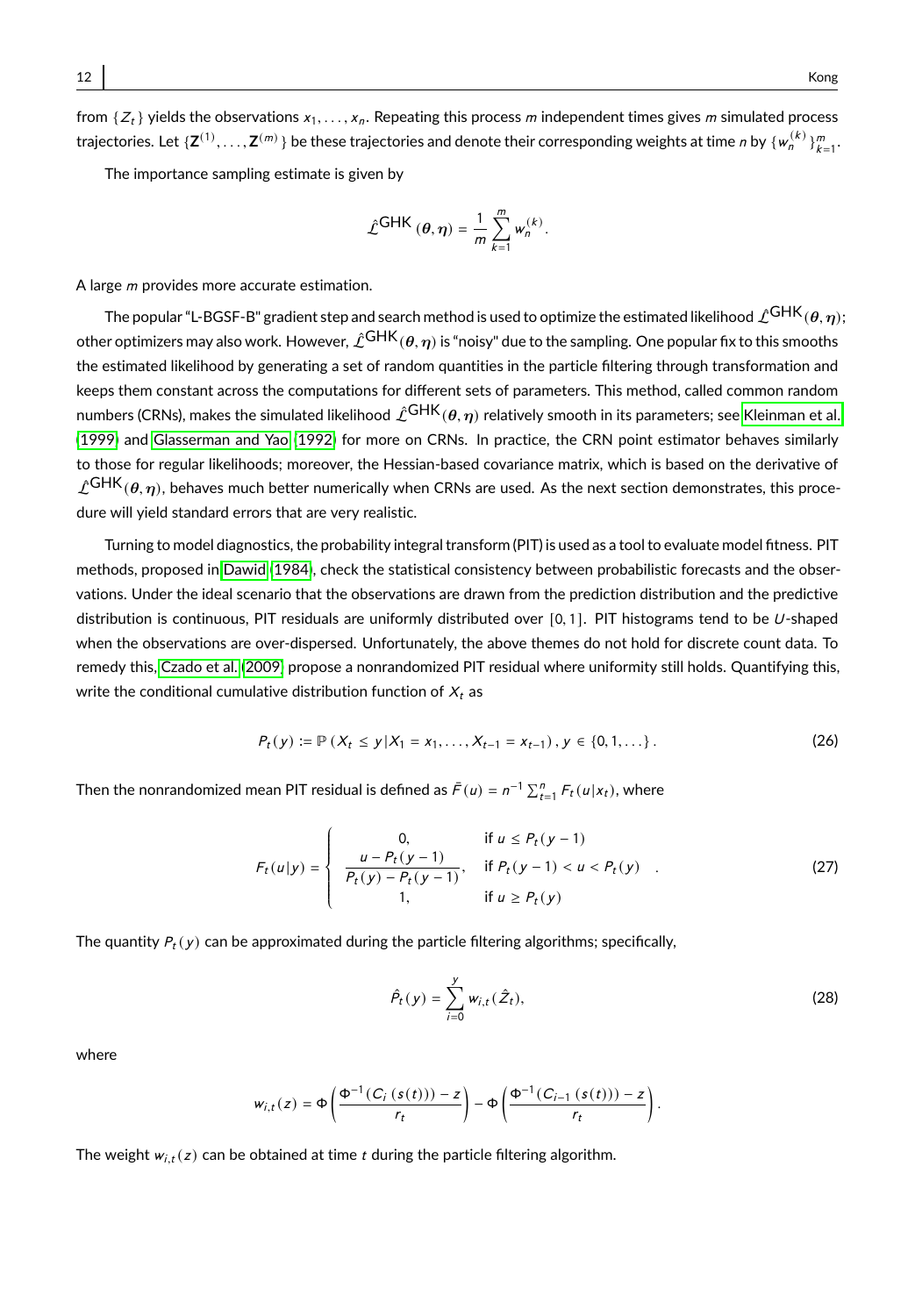## **5** | **SIMULATIONS**

This section presents a simulation study to evaluate the performance of our estimation methods. Periodic time series models often have a large number of parameters. One way of consolidating these parameters into a parsimonious tally involves placing Fourier parametric constraints on the model parameters [\(Lund et al., 2006,](#page-27-14) [Anderson et al., 2007\)](#page-25-7), as is done below.

### **5.1** | **Poisson Marginals**

Our first simulation examines the classical Poisson count distribution with the PAR(1)  $\{Z_t\}$  in Example 2.1. Here,  $F_v$ is taken as a Poisson marginal with mean  $\lambda(v)$ , where the first-order Fourier constraint

$$
\lambda(v) = a_1 + a_2 \cos\left(\frac{2\pi(v - a_3)}{\tau}\right)
$$

is imposed to consolidate the T mean parameters into three. Here,  $|a_2| < a_1$  is imposed to keep  $\lambda(v)$  non-negative. The periods  $T = 10$  and  $T = 50$  are studied, the latter taken to roughly correspond to our future application to weekly rainy day counts. Our  $\{Z_t\}$  process obeys

<span id="page-12-0"></span>
$$
Z_t = \phi(t) Z_{t-1} + \epsilon_t \sqrt{1 - \phi(t)^2}
$$

with the AR coefficient  $\phi(y)$  also being constrained by a first-order Fourier series that induces a causal model:

$$
\phi(v) = b_1 + b_2 \cos\left(\frac{2\pi(v - b_3)}{T}\right).
$$
\n(29)

These specifications ensure that  $\{Z_t\}$  is a standard normal process ( $E[Z_t] \equiv 0$  and Var $(Z_t) \equiv 1$ ). The parameters chosen must be legitimate in that  $\lambda(v)$  must be positive for each v and the PAR(1) model must be causal. A sixparameter scheme that obeys these constraints is  $a_1 = 10$ ,  $a_2 = 5$ ,  $a_3 = 5$ ;  $b_1 = 0.5$ ,  $b_2 = 0.2$ , and  $b_3 = 5$ , which is now studied.

For each MLE optimization,  $m = 500$  independent particles are used along with series lengths of  $n = 100$  and  $n = 300$ . CRN techniques are used to the ensure that the likelihood is relatively smooth with respect to its parameters. This is an essential step — see [Masarotto et al. \(2017\)](#page-27-18), [Han and De Oliveira](#page-26-19) [\(2018\)](#page-26-19) for more on CRNs. Identifiability issues with the phase shift Fourier parametrizations arise since  $a\cos(\pi/2 - b) = -a\cos(b - \pi/2)$ ; because of this, we impose  $a_3, b_3 \in [0, T)$ . Finally, The popular quasi-Newton method L-BFGS-B is implemented to optimize the likelihoods [\(Steenbergen, 2006\)](#page-28-11).

Figures 1 shows boxplots of parameter estimators aggregated from 500 independent series of various lengths and periods. The sample means of the parameter estimators are all close to their true values. When  $T = 50$  and  $n = 100$ , there are only two complete cycles of data to estimate parameters from. For standard errors of these parameters, Table [1](#page-13-0) reports two values: 1) sample standard deviations of the parameter estimators over the 500 runs (denominator of 499), and 2) the average (over the 500 runs) of standard errors obtained by inverting the Hessian matrix at the maximum likelihood estimate for each run (denominator of 500). Additional simulations (not shown here) with larger sample sizes with  $T = 50$  show that any biases recede as n increases.

We next consider the same Poisson marginal case, but now change  $\{Z_t\}$  to the SAR(1) series in Example 2.2. The  $a_1$ ,  $a_2$ , and  $a_3$  chosen for this simulation are the same as above. The SAR(1) parameters chosen are  $\phi = 0.5$  and  $\alpha = 0.3$ .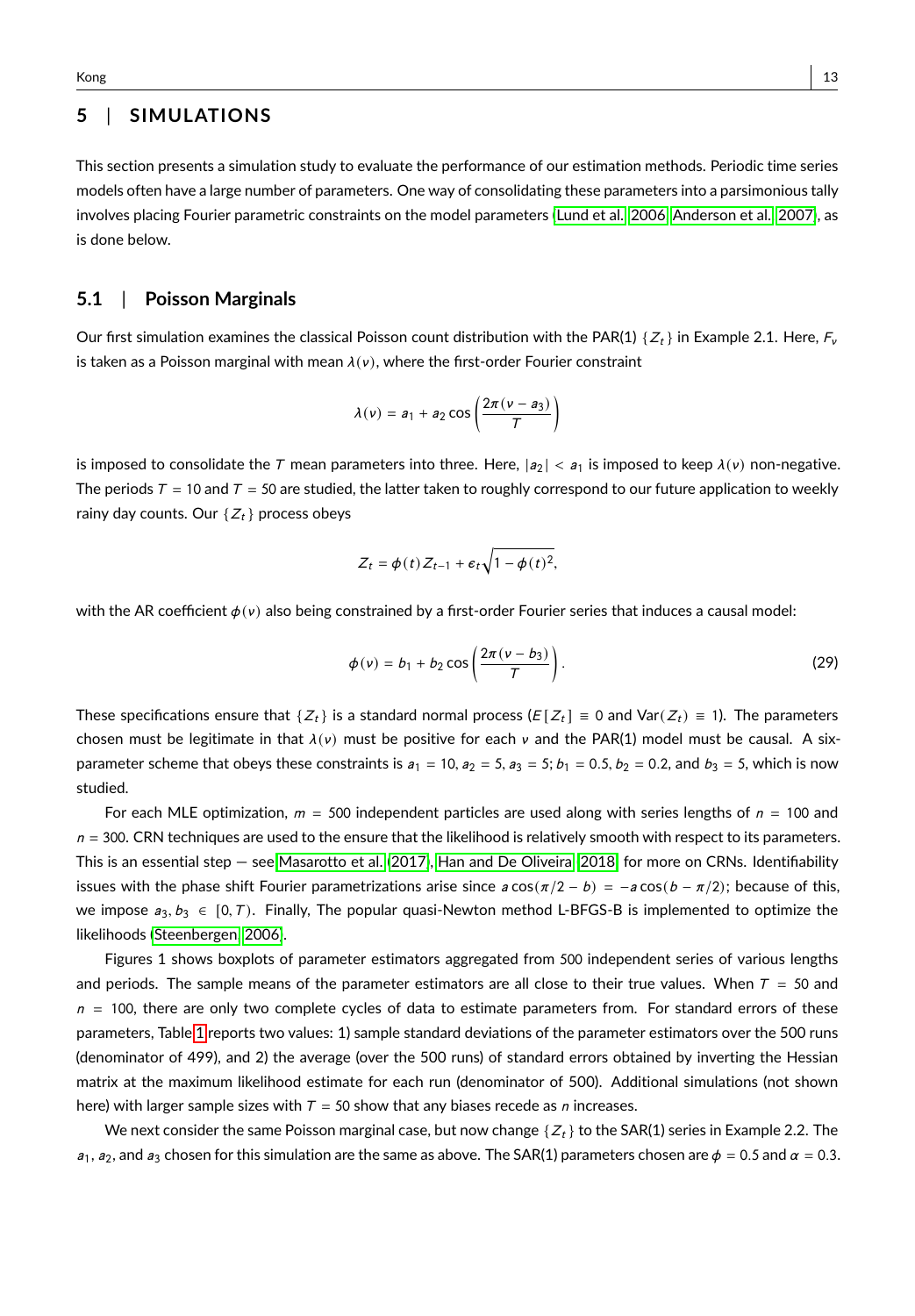

period  $\implies$  Period=10 Period=50

**FIGURE 1** Box plots of parameter estimators for a Poisson marginal distribution with a PAR(1)  $\{Z_t\}$ . All estimators appear approximately unbiased — the dashed lines demarcate true parameter values.

<span id="page-13-0"></span>

|     | Model 1 |                         |             |             |             |             |             |             |  |  |  |  |  |
|-----|---------|-------------------------|-------------|-------------|-------------|-------------|-------------|-------------|--|--|--|--|--|
| n   | T       |                         | $\hat{a_1}$ | $\hat{a_2}$ | $\hat{a_3}$ | $\hat{b_1}$ | $\hat{b_2}$ | $\hat{b_3}$ |  |  |  |  |  |
|     |         | mean                    | 9.98375     | 5.00087     | 5.00443     | 0.49213     | 0.23474     | 4.98639     |  |  |  |  |  |
| 100 | 10      | SD                      | 0.60068     | 0.63494     | 0.18490     | 0.07818     | 0.09896     | 0.90434     |  |  |  |  |  |
|     |         | $\hat{E}(I'(\theta)^2)$ | 0.57199     | 0.60025     | 0.17375     | 0.07720     | 0.10282     | 0.90060     |  |  |  |  |  |
|     |         | mean                    | 9.98127     | 5.05051     | 5.01370     | 0.46899     | 0.25285     | 5.24743     |  |  |  |  |  |
| 100 | 50      | <b>SD</b>               | 0.58975     | 0.79520     | 1.14622     | 0.08861     | 0.11470     | 3.50616     |  |  |  |  |  |
|     |         | $\hat{E}(I'(\theta)^2)$ | 0.59190     | 0.76871     | 1.11326     | 0.08268     | 0.11469     | 4.51175     |  |  |  |  |  |
|     |         | mean                    | 9.98652     | 5.01761     | 5.00714     | 0.49608     | 0.20812     | 4.98741     |  |  |  |  |  |
| 300 | 10      | SD                      | 0.33694     | 0.36520     | 0.10039     | 0.04173     | 0.05550     | 0.48356     |  |  |  |  |  |
|     |         | $\hat{E}(I'(\theta)^2)$ | 0.32824     | 0.35012     | 0.09958     | 0.04151     | 0.05569     | 0.45228     |  |  |  |  |  |
|     |         | mean                    | 9.97370     | 4.98609     | 5.00089     | 0.49386     | 0.20998     | 4.89220     |  |  |  |  |  |
| 300 | 50      | <b>SD</b>               | 0.33449     | 0.45038     | 0.62028     | 0.04188     | 0.05726     | 2.09052     |  |  |  |  |  |
|     |         | $\hat{E}(I'(\theta)^2)$ | 0.34588     | 0.45153     | 0.65046     | 0.04156     | 0.05584     | 2.33228     |  |  |  |  |  |

**TABLE 1** Standard errors for the parameter estimators for a Poisson marginal distribution with a PAR(1)  $\{Z_t\}$ . The results show the sample standard deviation (SD) of the parameter estimators from 500 independent series, and the average of the 500 standard errors obtained by inverting the Hessian matrix ( $\hat{E}(I'(\theta)^2)$ ) at the maximum likelihood estimate over these same runs.

Figure 2 shows boxplots of the parameter estimators akin to those in Figure 1. The overall performance is again very good — interpretations of the results are similar to those for the PAR(1) model above. Table [2](#page-14-0) shows our two types of standard errors and again reveals nice agreement.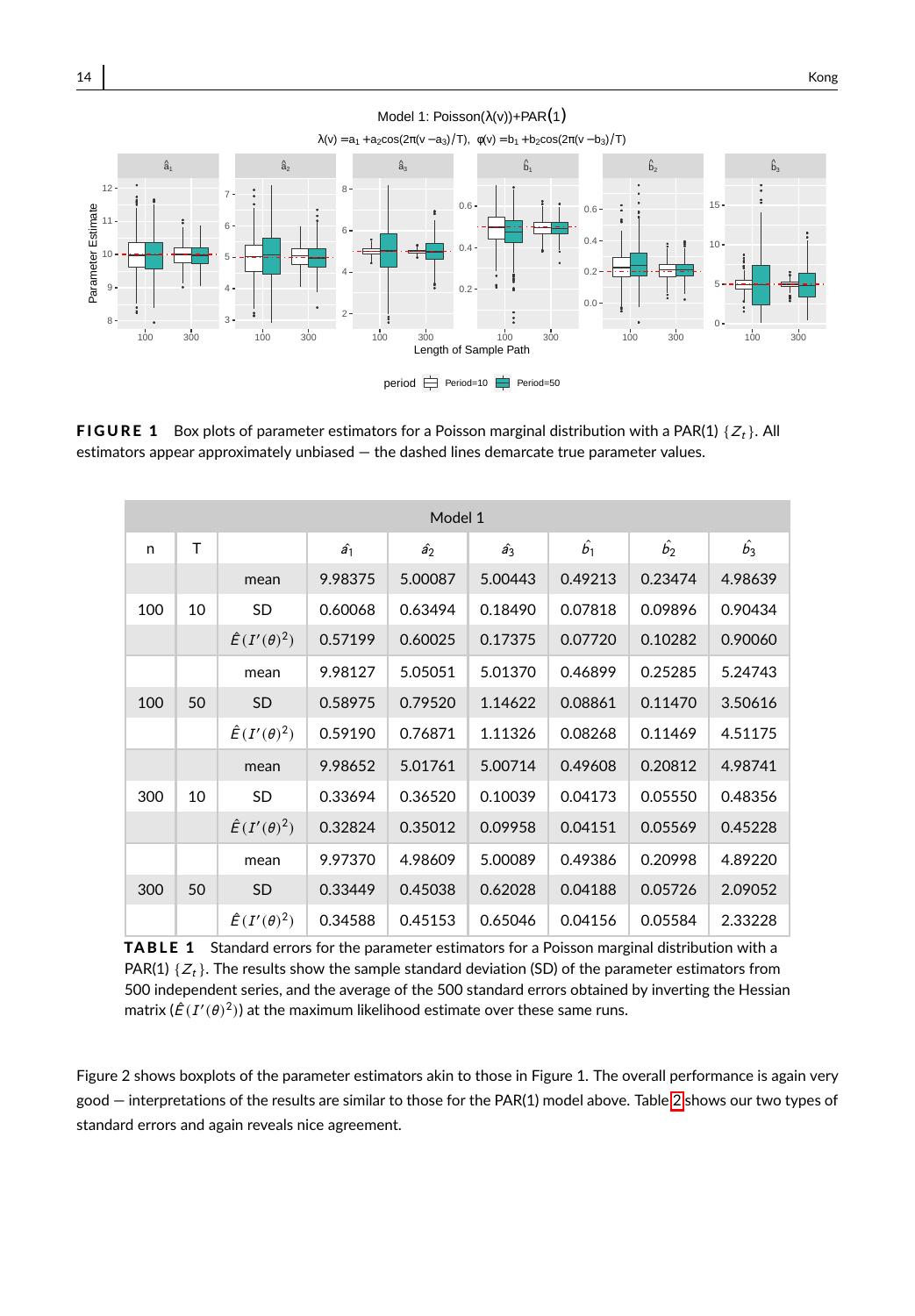

FIGURE 2 Box plots of parameter estimators for the Poisson marginal distribution with a SAR(1)  $\{Z_t\}$ . All

<span id="page-14-0"></span>estimators appear approximately unbiased — the dashed lines demarcate true parameter values.

|     | Model 2 |                         |             |             |             |         |         |  |  |  |  |  |  |
|-----|---------|-------------------------|-------------|-------------|-------------|---------|---------|--|--|--|--|--|--|
| n   | T       |                         | $\hat{a_1}$ | $\hat{a_2}$ | $\hat{a_3}$ | φ       | α       |  |  |  |  |  |  |
|     |         | mean                    | 9.94650     | 5.07987     | 4.99206     | 0.47876 | 0.28482 |  |  |  |  |  |  |
| 100 | 10      | SD                      | 0.66096     | 0.87087     | 0.26175     | 0.08455 | 0.10242 |  |  |  |  |  |  |
|     |         | $\hat{E}(I'(\theta)^2)$ | 0.65459     | 0.80021     | 0.25874     | 0.08242 | 0.09947 |  |  |  |  |  |  |
|     |         | mean                    | 9.96430     | 5.07165     | 4.99623     | 0.49003 | 0.27121 |  |  |  |  |  |  |
| 100 | 50      | <b>SD</b>               | 0.51019     | 0.71742     | 1.16749     | 0.11527 | 0.09630 |  |  |  |  |  |  |
|     |         | $\hat{E}(I'(\theta)^2)$ | 0.50809     | 0.68786     | 1.10774     | 0.10345 | 0.09874 |  |  |  |  |  |  |
|     |         | mean                    | 9.99120     | 5.06420     | 4.99278     | 0.49535 | 0.29260 |  |  |  |  |  |  |
| 300 | 10      | <b>SD</b>               | 0.41347     | 0.50127     | 0.15764     | 0.04399 | 0.05155 |  |  |  |  |  |  |
|     |         | $\hat{E}(I'(\theta)^2)$ | 0.40803     | 0.50201     | 0.15827     | 0.04269 | 0.05426 |  |  |  |  |  |  |
|     |         | mean                    | 9.99133     | 5.01493     | 5.01603     | 0.49874 | 0.29189 |  |  |  |  |  |  |
| 300 | 50      | <b>SD</b>               | 0.37005     | 0.49076     | 0.78444     | 0.04674 | 0.05392 |  |  |  |  |  |  |
|     |         | $\hat{E}(I'(\theta)^2)$ | 0.36755     | 0.49687     | 0.79666     | 0.04543 | 0.05403 |  |  |  |  |  |  |

TABLE 2 Standard errors for the parameter estimators for the Poisson marginal distribution with a SAR(1)  $\{Z_t\}$ . The results show the sample standard deviation (SD) of the parameter estimators from 500 independent series, and the average of the 500 standard errors obtained by inverting the Hessian matrix ( $\hat{\mathcal{E}}(I'(\theta)^2)$ ) at the maximum likelihood estimate over these same runs.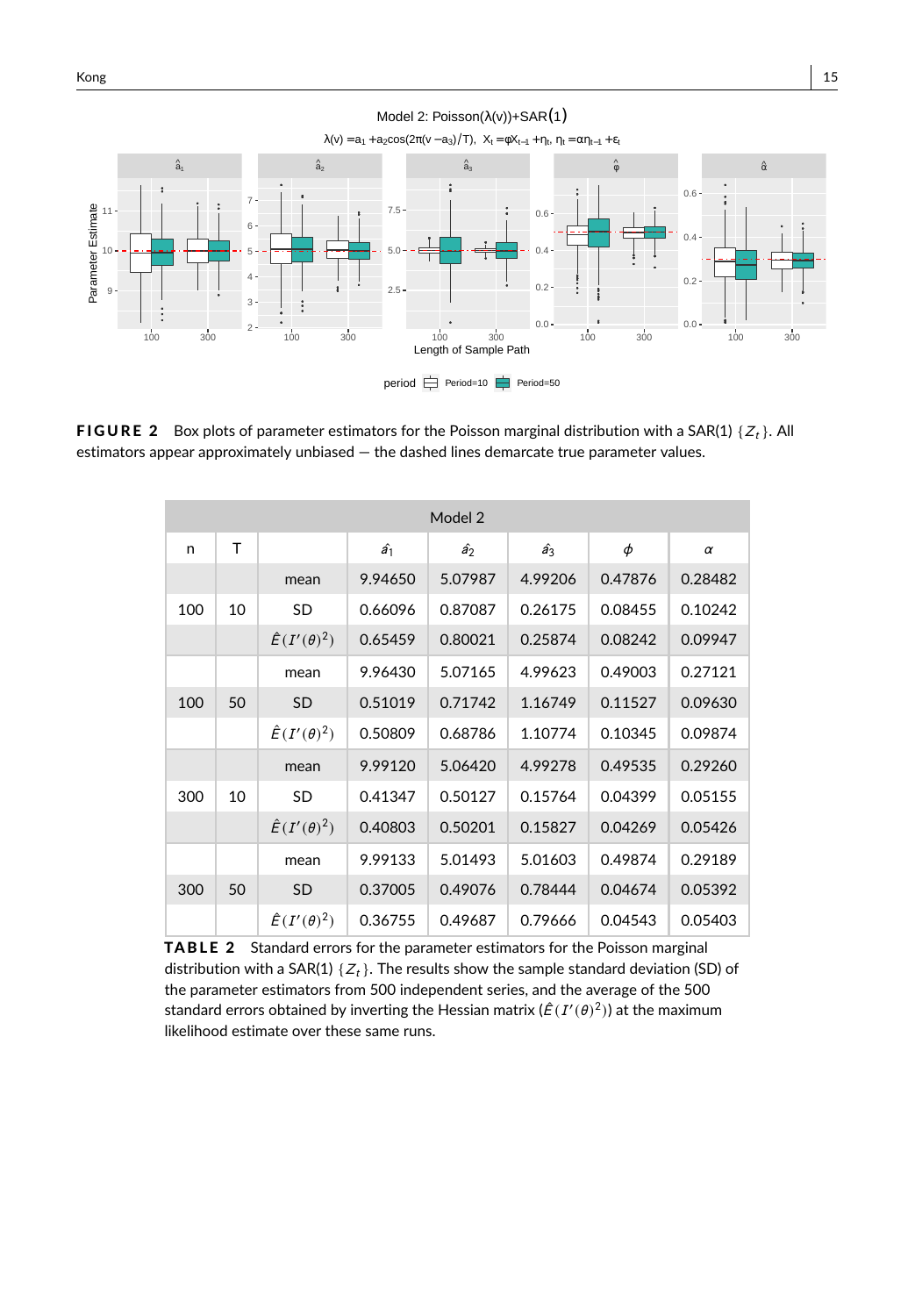# **5.2** | **A Markov Chain Induced Marginal Distribution**

Another marginal distribution that we consider is derived from a two-state Markov chain (TSMC) model. This distribution will fit our weekly rainy day counts well in the next section. Consider a Markov transition matrix **Q** on two states with form

$$
\mathbf{Q} = \left[ \begin{array}{cc} \alpha & 1 - \alpha \\ 1 - \beta & \beta \end{array} \right].
$$

Here,  $\alpha \in (0, 1)$  is interpreted as the probability that day  $t + 1$  is dry given that day t is dry; analogously,  $\beta \in (0, 1)$ is the probability that day  $t + 1$  is rainy given that day  $t$  is rainy. Let  $\{M_t\}_{t=0}^7$  be a Markov chain with these transition probabilities. The marginal distribution that we consider for  $\{X_t\}$  has the form

$$
\mathbb{P}(X_t = k) = \mathbb{P}_{M_0}\left(\sum_{t=1}^7 M_t = k\right), \quad k \in \{0, 1, 2, 3, 4, 5, 6, 7\},\
$$

where  $M_0 \in \{0, 1\}$ . Here,  $M_0 = 0$  signifies that the day before the week started was dry and  $M_0 = 1$  signifies that the day before the week started was rainy. This marginal distribution, while difficult to derive in explicit form, allows for dependence in the day-to-day rain values, improving on a Binomial model with seven trials that models successive days as independent.

It is not easy to derive an explicit form for the distribution of F; however, it can be built up numerically by allowing the number of days in a week to be a variable  $L$  and recursing on it:

$$
\mathbb{P}_0\left(\sum_{t=1}^L M_t = k\right) = (1-\alpha)\mathbb{P}_1\left(\sum_{t=1}^{L-1} M_t = k-1\right) + \alpha \mathbb{P}_0\left(\sum_{t=1}^{L-1} M_t = k\right); \tag{30}
$$

$$
\mathbb{P}_1\left(\sum_{t=1}^L M_t = k\right) = \beta \mathbb{P}_1\left(\sum_{t=1}^{L-1} M_t = k-1\right) + (1-\beta) \mathbb{P}_0\left(\sum_{t=1}^{L-1} M_t = k\right).
$$
 (31)

These recursions start with probabilities for a one day week:  $\mathbb{P}_0(M_t = 1) = 1 - \alpha$ ;  $\mathbb{P}_0(M_t = 1) = \alpha$ ;  $\mathbb{P}_1(M_t = 1) = \beta$ , and  $\mathbb{P}_1(M_t = 0) = 1 - \beta$ . We take the initial state of the chain to be random with the stationary distribution

$$
\mathbb{P}(M_0=0)=\frac{1-\alpha}{2-\alpha-\beta}; \quad \mathbb{P}(M_0=1)=\frac{1-\beta}{2-\alpha-\beta}.
$$

To allow for periodicites in the above TSMC structure, we parametrize  $\alpha$  and  $\beta$  as short Fourier series again:

$$
\alpha(v) = a_1 + a_2 \cos\left(\frac{2\pi(v-a_3)}{T}\right); \quad \beta(v) = b_1 + b_2 \cos\left(\frac{2\pi(v-b_3)}{T}\right).
$$

Our first TSMC simulation considers the PAR(1)  $\{Z_t\}$  in [\(29\)](#page-12-0). This is a nine parameter model. The parameter values considered are  $a_1 = 0.4$ ,  $a_2 = 0.2$ ,  $a_3 = 5$ ;  $b_1 = 0.5$ ,  $b_2 = 0.2$ ,  $b_3 = 0.3$ ,  $c_1 = 0.2$ ,  $c_2 = 0.1$ , and  $c_3 = 5$ , which induce a causal  $\{Z_t\}$  and legitimate Markov chain transitions (all transitions have non-negative probabilities). Figure [3](#page-16-0) shows boxplots of the estimated parameters over 500 independent series of various lengths and periods. Table [3](#page-16-1) shows standard errors computed from the two methods previously described. For the most part, the results are satisfying. Some of the phase shift parameter's "Hessian inverted" standard errors are larger than the sample standard deviation standard errors. The phase shift parameter is the argument where its associated cosine wave is maximal and lies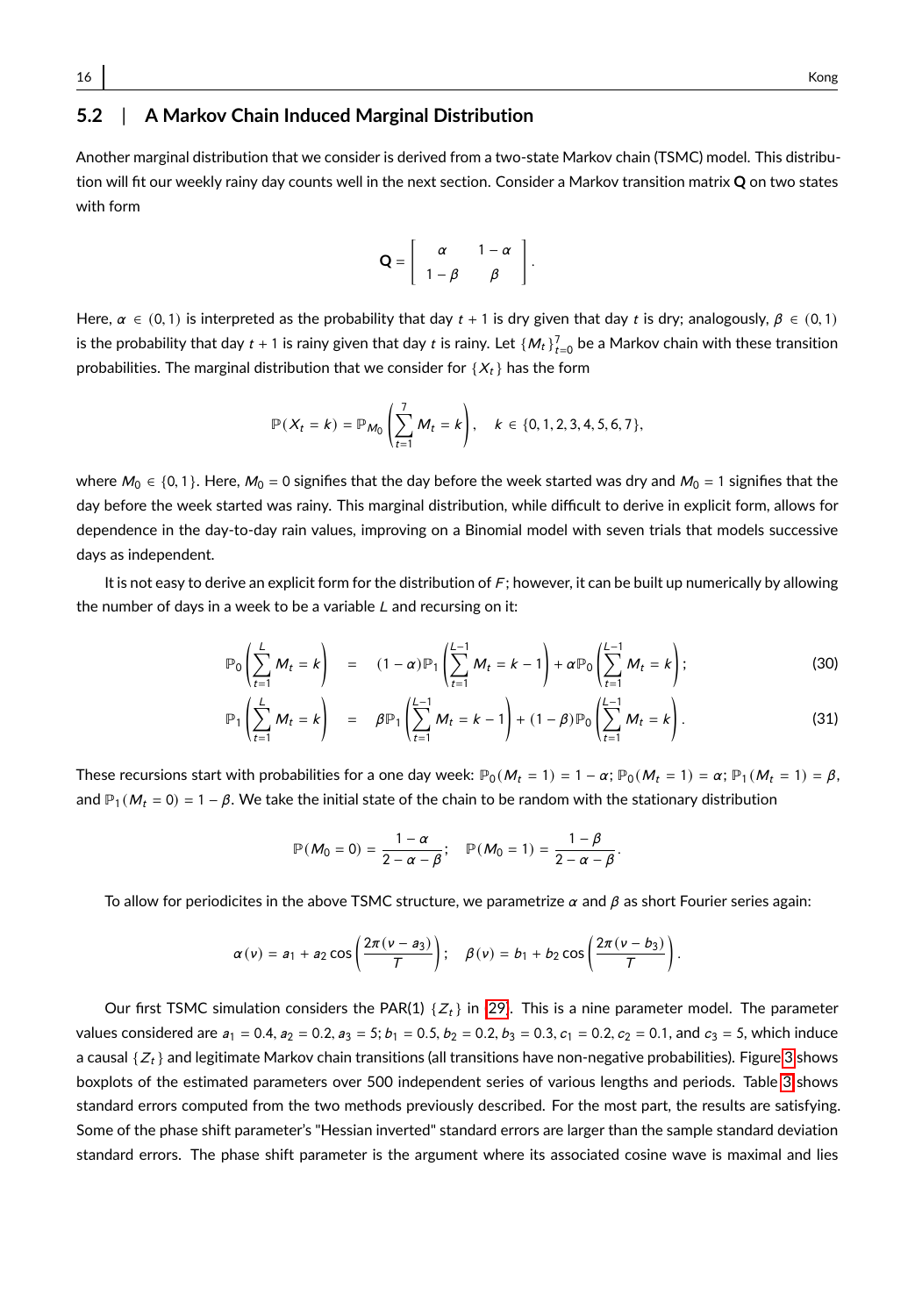in  $[0, T]$ . Because of the larger support set, this parameter will naturally have more variability than say parameters supported in (-1,1). Also, when  $n = 100$  and  $T = 50$ , there are only two complete cycles from which to estimate the location of this maximum — this will be statistically difficult. Additional simulations (not reported) show that these discrepancies recede as the sample size gets larger.

<span id="page-16-0"></span>

**FIGURE 3** Box plots of parameter estimators for the TSMC marginal distribution with a PAR(1)  $\{Z_t\}$ . All estimators appear approximately unbiased — the dashed lines demarcate true parameter values.

<span id="page-16-1"></span>

|     | Model 3 |                         |             |             |             |             |             |             |             |             |             |  |  |  |
|-----|---------|-------------------------|-------------|-------------|-------------|-------------|-------------|-------------|-------------|-------------|-------------|--|--|--|
| n   | T.      |                         | $\hat{a_1}$ | $\hat{a_2}$ | $\hat{a_3}$ | $\hat{b_1}$ | $\hat{b_2}$ | $\hat{b_3}$ | $\hat{c_1}$ | $\hat{c_2}$ | $\hat{c_3}$ |  |  |  |
|     |         | mean                    | 0.389       | 0.205       | 4.997       | 0.490       | 0.307       | 4.985       | 0.199       | 0.105       | 4.963       |  |  |  |
| 100 | 10      | SD                      | 0.041       | 0.060       | 0.472       | 0.036       | 0.048       | 0.295       | 0.076       | 0.134       | 1.221       |  |  |  |
|     |         | $\hat{E}(I'(\theta)^2)$ | 0.043       | 0.059       | 0.550       | 0.035       | 0.045       | 0.280       | 0.108       | 0.178       | 2.275       |  |  |  |
|     |         | mean                    | 0.391       | 0.199       | 5.009       | 0.490       | 0.302       | 5.109       | 0.192       | 0.072       | 5.994       |  |  |  |
| 100 | 50      | SD                      | 0.040       | 0.057       | 1.876       | 0.032       | 0.050       | 1.137       | 0.072       | 0.153       | 4.153       |  |  |  |
|     |         | $\hat{E}(I'(\theta)^2)$ | 0.044       | 0.065       | 3.210       | 0.036       | 0.049       | 1.603       | 0.112       | 0.195       | 14.718      |  |  |  |
|     |         | mean                    | 0.394       | 0.200       | 5.013       | 0.496       | 0.301       | 5.002       | 0.194       | 0.114       | 4.969       |  |  |  |
| 300 | 10      | <b>SD</b>               | 0.024       | 0.033       | 0.306       | 0.021       | 0.026       | 0.159       | 0.052       | 0.084       | 1.095       |  |  |  |
|     |         | $\hat{E}(I'(\theta)^2)$ | 0.025       | 0.033       | 0.291       | 0.020       | 0.026       | 0.159       | 0.060       | 0.087       | 1.376       |  |  |  |
|     |         | mean                    | 0.395       | 0.201       | 4.989       | 0.495       | 0.304       | 5.017       | 0.191       | 0.108       | 5.989       |  |  |  |
| 300 | 50      | <b>SD</b>               | 0.024       | 0.035       | 1.269       | 0.020       | 0.026       | 0.733       | 0.053       | 0.085       | 4.130       |  |  |  |
|     |         | $\hat{E}(I'(\theta)^2)$ | 0.025       | 0.034       | 1.506       | 0.020       | 0.027       | 0.823       | 0.060       | 0.097       | 8.054       |  |  |  |

**TABLE 3** Standard errors for the parameter estimators for the TSMC marginal distribution with a PAR(1)  $\{Z_t\}$ . The results show the sample standard deviation (SD) of the parameter estimators from 500 independent series, and the average of the 500 standard errors obtained by inverting the Hessian matrix ( $\hat{E}(I'(\theta)^2)$ ) at the maximum likelihood estimate over these same runs.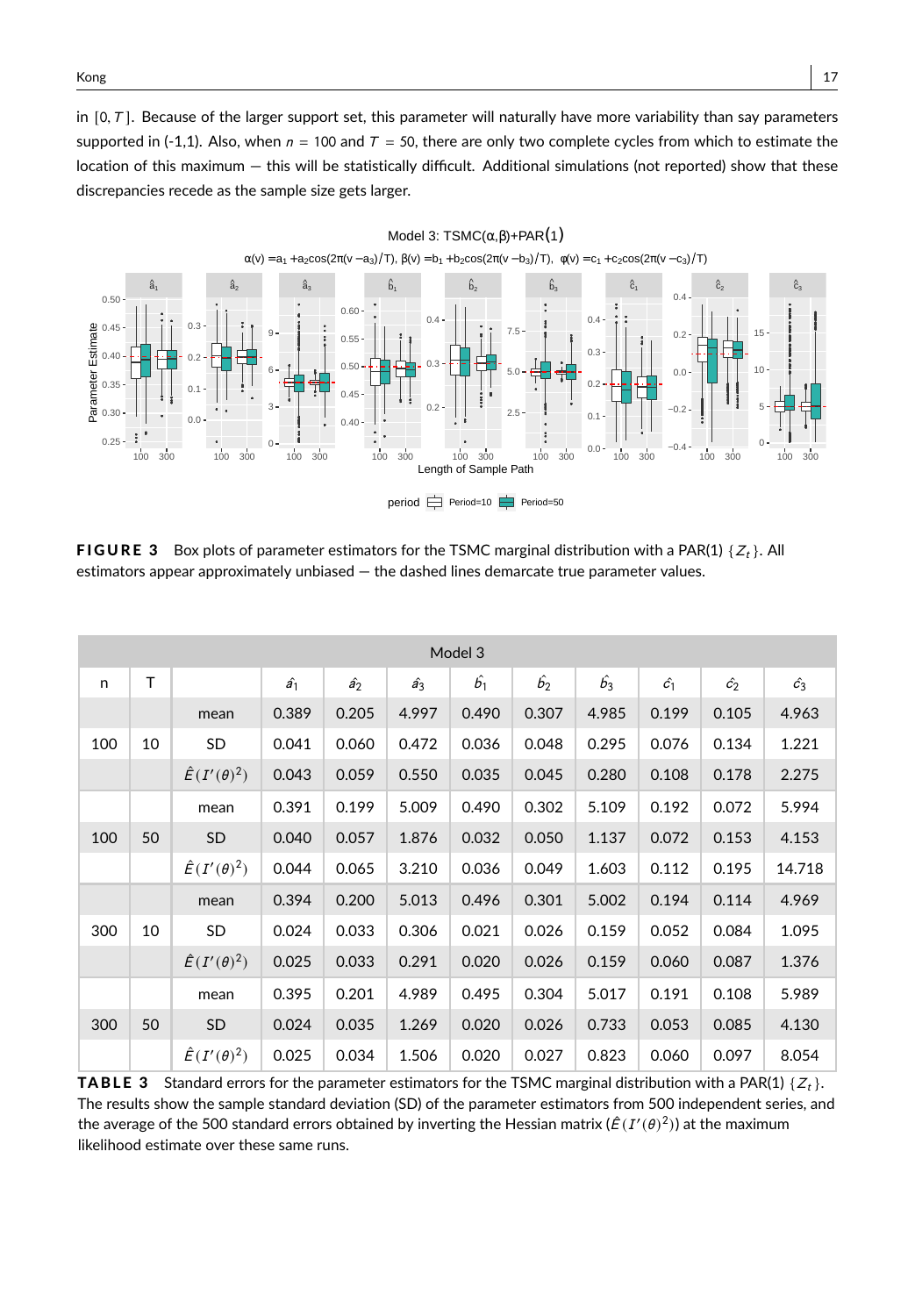Finally, we consider the TSMC marginal distribution with a SAR(1)  $\{Z_t\}$ . Figure [4](#page-17-0) shows boxplots of the estimated parameters over 500 independent series of various lengths and periods. Table [4](#page-17-1) shows standard errors computed by our two methods. Again, the performance is good — the interpretation of the results is analogous to that given before.

<span id="page-17-0"></span>

**FIGURE 4** Box plots of parameter estimators for the TSMC marginal distribution with a SAR(1)  $\{Z_t\}$ . All estimators appear approximately unbiased — the dashed lines demarcate true parameter values.

<span id="page-17-1"></span>

|     | Model 4 |                         |             |             |             |             |             |             |        |          |  |  |  |
|-----|---------|-------------------------|-------------|-------------|-------------|-------------|-------------|-------------|--------|----------|--|--|--|
| n   | T       |                         | $\hat{a_1}$ | $\hat{a_2}$ | $\hat{a_3}$ | $\hat{b_1}$ | $\hat{b_2}$ | $\hat{b_3}$ | $\phi$ | $\alpha$ |  |  |  |
|     |         | mean                    | 0.372       | 0.200       | 4.995       | 0.480       | 0.299       | 5.010       | 0.447  | 0.260    |  |  |  |
| 100 | 10      | SD                      | 0.061       | 0.068       | 0.605       | 0.050       | 0.056       | 0.356       | 0.107  | 0.111    |  |  |  |
|     |         | $\hat{E}(I'(\theta)^2)$ | 0.055       | 0.063       | 0.624       | 0.046       | 0.053       | 0.335       | 0.102  | 0.109    |  |  |  |
|     |         | mean                    | 0.378       | 0.199       | 4.890       | 0.482       | 0.299       | 5.106       | 0.469  | 0.250    |  |  |  |
| 100 | 50      | <b>SD</b>               | 0.049       | 0.060       | 2.807       | 0.044       | 0.048       | 1.564       | 0.123  | 0.104    |  |  |  |
|     |         | $\hat{E}(I'(\theta)^2)$ | 0.049       | 0.062       | 3.602       | 0.040       | 0.050       | 1.572       | 0.121  | 0.107    |  |  |  |
|     |         | mean                    | 0.388       | 0.201       | 5.006       | 0.493       | 0.302       | 5.004       | 0.477  | 0.289    |  |  |  |
| 300 | 10      | SD                      | 0.033       | 0.038       | 0.317       | 0.030       | 0.032       | 0.202       | 0.056  | 0.063    |  |  |  |
|     |         | $\hat{E}(I'(\theta)^2)$ | 0.033       | 0.038       | 0.335       | 0.028       | 0.032       | 0.193       | 0.054  | 0.060    |  |  |  |
|     |         | mean                    | 0.390       | 0.199       | 5.030       | 0.492       | 0.302       | 5.016       | 0.483  | 0.281    |  |  |  |
| 300 | 50      | SD                      | 0.033       | 0.040       | 1.689       | 0.027       | 0.031       | 1.061       | 0.055  | 0.059    |  |  |  |
|     |         | $\hat{E}(I'(\theta)^2)$ | 0.032       | 0.038       | 1.706       | 0.027       | 0.032       | 0.960       | 0.056  | 0.060    |  |  |  |

TABLE 4 Standard errors for the parameter estimators for the TSMC marginal distribution with a SAR(1)  $\{Z_t\}$ . The results show the sample standard deviation (SD) of the parameter estimators from 500 independent series, and the average of the 500 standard errors obtained by inverting the Hessian matrix  $(\hat{E}(I'(\theta)^2))$  at the maximum likelihood estimate over these same runs.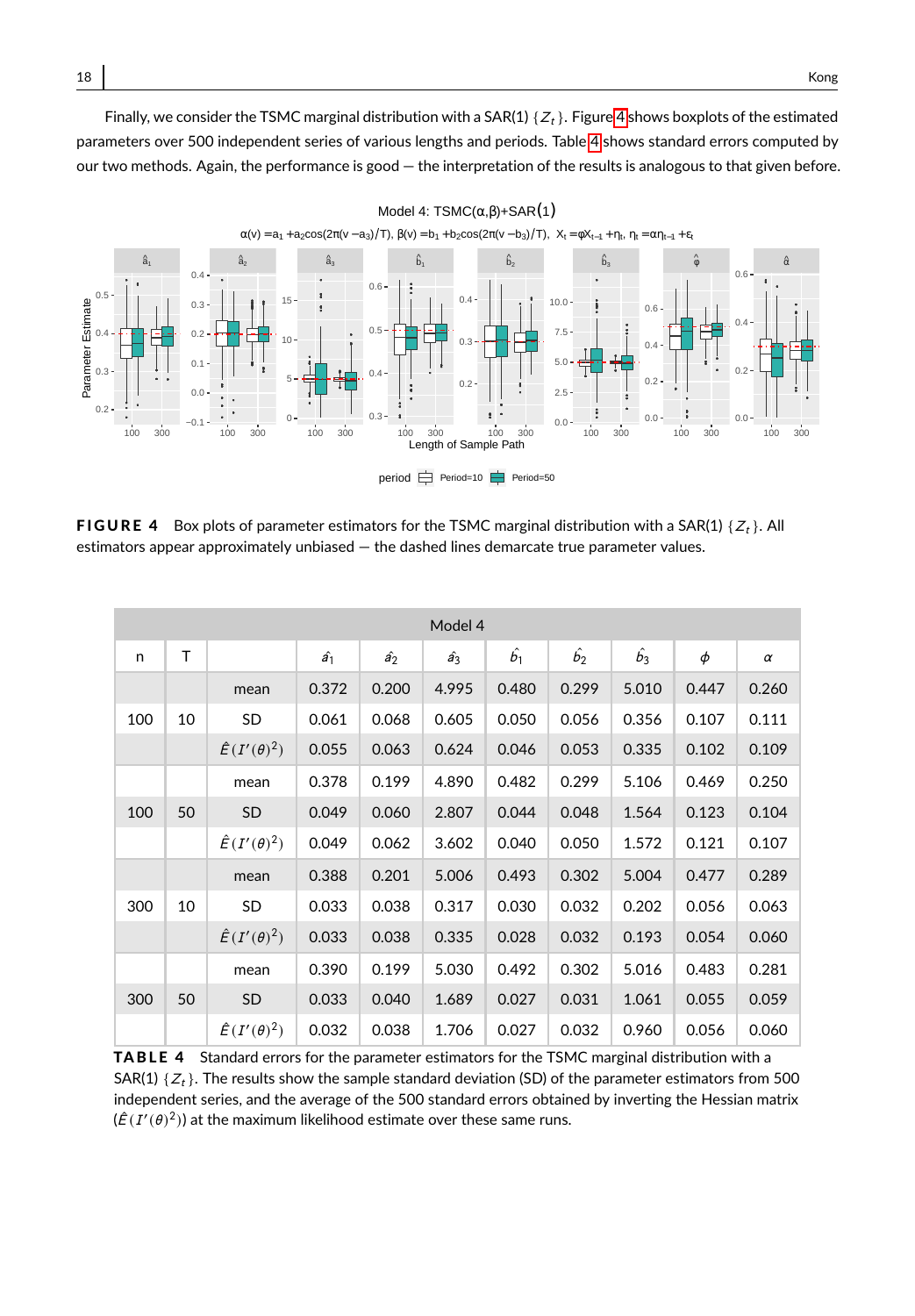## **6** | **APPLICATION**

<span id="page-18-0"></span>

FIGURE 5 Top: The Seattle weekly rainy day counts from 2016-2019 only; Middle: Weekly sample means and variance for the rainy day counts from 2000-2019; Bottom left and bottom right: Sample ACF and PACF of all observations.

This section applies our techniques to a series of weekly rainy day counts in the Seattle, Washington area recorded from 01-Jan-2000 to 31-Dec-2019. The data were collected at the Seattle Tacoma airport weather station and are available at <http://www.ncdc.noaa.gov>. Here, any day receiving a non-zero amount of precipitation is counted as a rainy day. As such,  $X_t \in \{0, 1, 2, 3, 4, 5, 6, 7\}$  for each t. For convenience, we only analyze the first 364 days in a year, inducing a period of  $T = 52$  in the series. Any inaccuracies incurred by neglecting these days is minimal. Figure 3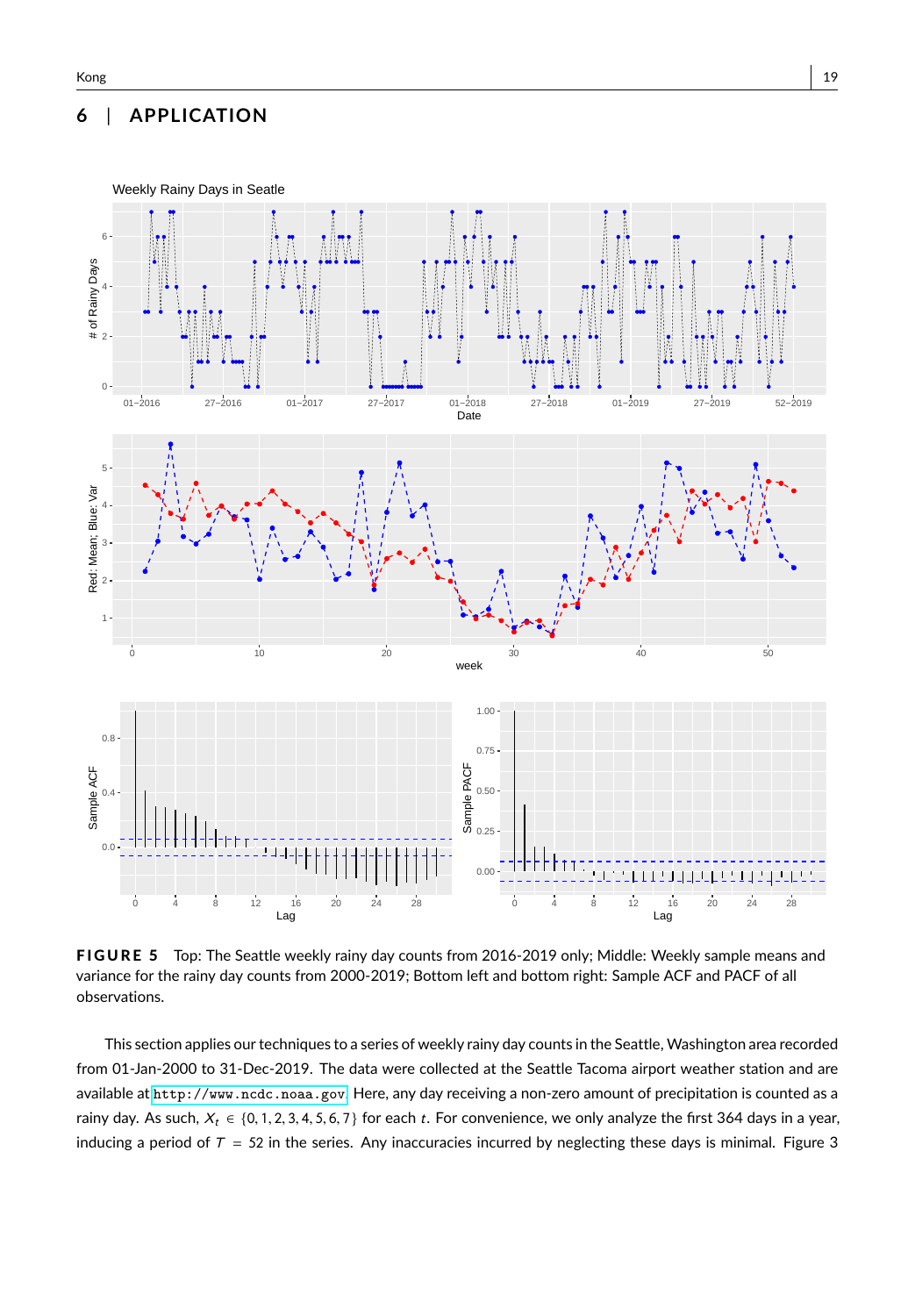summarizes our data. The top plot graphs the weekly rainy day counts from the last four years of the series only (for visual clarity), from the first week in 2016 to the 52nd week in 2019. One sees a clear seasonal cycle with summer weeks experiencing significantly less rain than winter weeks. The middle plot in the figure displays the sample mean and variance of the weekly counts over the entire 20 year data period, aggregated by week of year. For example, the mean and variance for the 1st week in January are the sample means and variance (denominator of 19) over all 20 1st weeks occurring from 2000 to 2019. The sample mean and variance have roughly sinusoidal structures and are minimal during the summer months. The bottom plots in the figure show sample autocorrelations (ACF) and partial autocorrelations (PACF) of the series. The pattern in the ACF is indicative of a periodic mean in the series that has not been removed.

Several marginal distributions for this series merit exploration. The binomial distribution with seven trials is a classic structure for such data. However, this distribution is underdispersed (variance is smaller than the mean), which does not jibe with the data patterns seen in the middle plot of Figure [5.](#page-18-0) Another distribution considered is the TSMC distribution of the last section. This distribution can be overdispersed, and as we will subsequently see, fits our series quite well. A final marginal distribution considered is the generalized Poisson marginal truncated to the support set {0, <sup>1</sup>, <sup>2</sup>, <sup>3</sup>, <sup>4</sup>, <sup>5</sup>, <sup>6</sup>, <sup>7</sup>}. For clarity, the generalized Poisson marginal we use has distribution

$$
\mathbb{P}(Y = k) = \frac{e^{-(\lambda + \eta k)} \lambda (\lambda + \eta k)^{k-1}}{k!}, \quad k = 0, 1, ...;
$$
  

$$
\mathbb{E}(Y) = \mu = \frac{\lambda}{1 - \eta};
$$
  

$$
\text{Var}(Y) = \sigma^2 = \frac{\lambda}{(1 - \eta)^3}
$$

for a count variable Y, with  $\lambda > 0$  and  $\eta \in [0, 1)$ . When  $\eta = 0$ , Y is Poisson( $\lambda$ ) and is equi-dispersed. First order Fourier cosine constraints are placed on the mean and variance pair  $(\mu(v), \sigma^2(v))$  and then mapped back to parameter pair<br>((ε) = (ε) = (ε)  $(\lambda(v), \alpha(v)).$ 

For structures of  $\{Z_t\}$ , we consider PAR(1), AR(1), and SAR(1) models (see Section 2). The PAR(1) structure uses the first order Fourier cosine consolidation in [\(29\)](#page-12-0) for { $Z_t$ }. The AR(1) { $Z_t$ } is simply a standard AR(1) series with a unit variance. The SAR(1) form for  ${Z_t}$  is the two parameter model in Example 2.2. For parameters in the marginal distributions, the success probabilities are

$$
p(v) = a_1 + a_2 \cos\left(\frac{2\pi (a_3 - v)}{T}\right)
$$

in the binomial fits;

$$
\alpha(v) = a_1 + a_2 \cos\left(\frac{2\pi (a_3 - v)}{T}\right), \quad \beta(v) = b_1 + b_2 \cos\left(\frac{2\pi (b_3 - v)}{T}\right),
$$

for the TSMC fits, and

$$
\mu(v) = a_1 + a_2 \cos\left(\frac{2\pi (a_3 - v)}{\tau}\right), \qquad \sigma^2(v) = b_1 + b_2 \cos\left(\frac{2\pi (b_3 - v)}{\tau}\right),
$$

$$
\lambda(v) = 1 - \sqrt{\frac{\mu(v)}{\sigma^2(v)}}, \qquad \alpha(v) = \mu(v) \sqrt{\frac{\mu(v)}{\sigma^2(v)}}
$$

in the truncated generalized Poisson fit.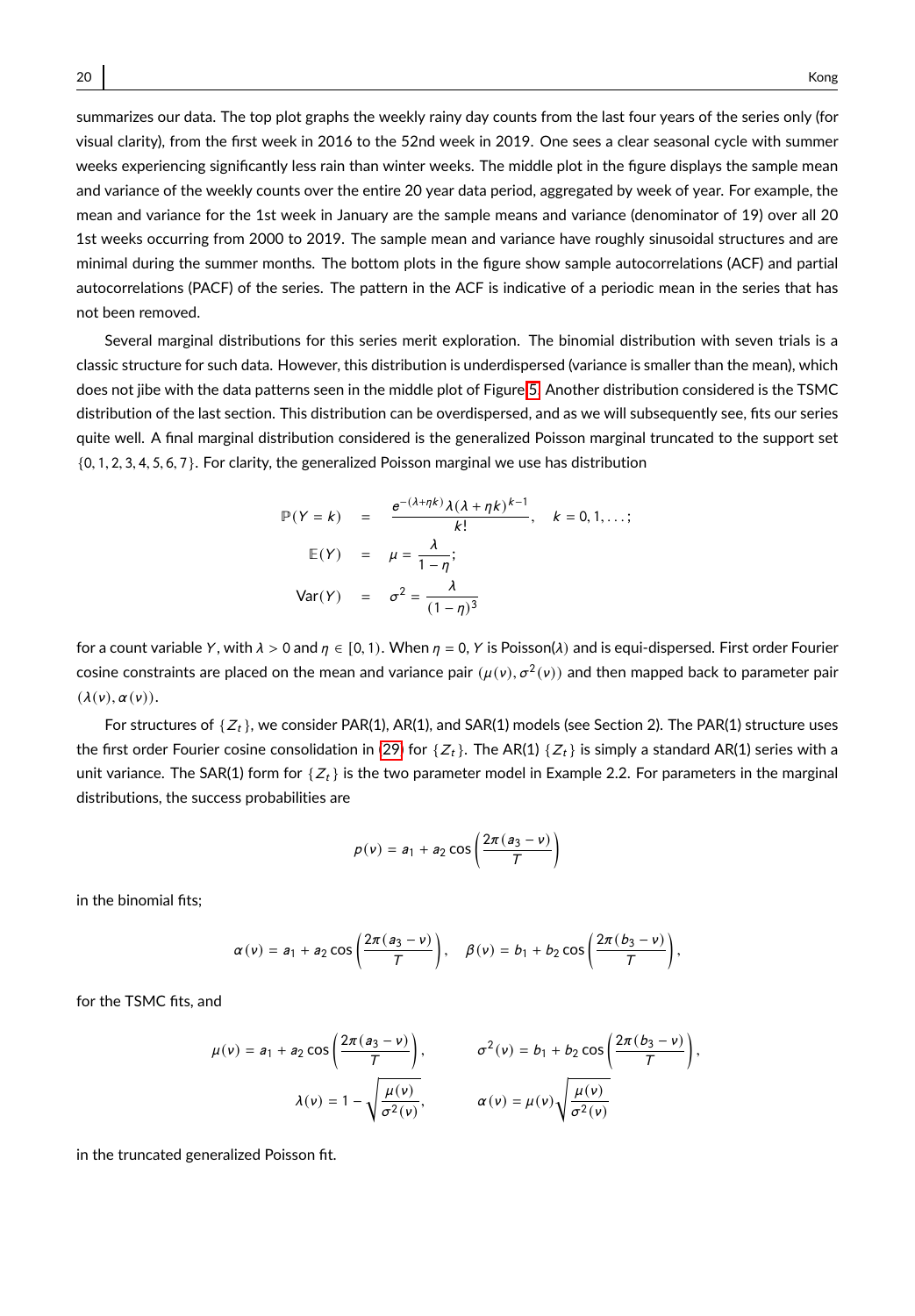Table [5](#page-20-0) displays BIC and AIC scores for various fitted  $\{Z_t\}$  structures and marginal distributions. The best marginal distribution is the TSMC; the truncated generalized Poisson marginal distribution is a close second. The generalized Poisson marginal distribution is known to be a very flexible count time series model [\(Ver Hoef and Boveng, 2007\)](#page-28-12) that fits many observed series well. Of note is that an AR(1) latent  $\{Z_t\}$  is preferred to either a PAR(1) or SAR(1) structure. This does not mean that the end fitted model is non-periodic; indeed, the parameters in the marginal distribution  $F_v$  depend highly on the week of year v. However, the seasonality in the PAR(1) and SAR(1) { $Z_t$ } do not make an appreciable difference – a stationary AR(1)  $\{Z_t\}$  is sufficient.

<span id="page-20-0"></span>

| <b>Marginal Distribution</b>    | Model      | <b>WN</b> | AR(1)    | PAR(1)   | SAR(1)   |
|---------------------------------|------------|-----------|----------|----------|----------|
| Binomial                        | <b>AIC</b> | 4278.628  | 4227 775 | 4229.708 | 4229.458 |
|                                 | BIC.       | 4293.469  | 4247.563 | 4259.39  | 4254.193 |
| Two State Markov Chain (TSMC)   | <b>AIC</b> | 3888.114  | 3853.589 | 3856.244 | 3855.624 |
|                                 | BIC.       | 3917.796  | 3888.218 | 3900.766 | 3895.200 |
| Truncated Overdispersed Poisson | <b>AIC</b> | 3885.032  | 3853.840 | 3856.995 | 3855.672 |
|                                 | <b>BIC</b> | 3914.714  | 3888.469 | 3901.518 | 3895.248 |

TABLE 5 AIC and BIC statistics for models with binomial, TSMC, and truncated Poisson marginal distributions. The lowest AIC/BIC for each marginal distribution are bolded. The TSMC marginal distribution with an AR(1)  $\{Z_t\}$  is judged optimal.

Table [6](#page-20-1) shows the estimated parameters in the fitted model. Based on asymptotic normality, which is expected but has not been proven, all parameters except  $b_3$  appear to be significantly non-zero. A zero  $b_3$  is plausible:  $b_3 = 0$ implies that the maximal variability of the weekly rainy day counts start at the beginning of the calendar year, which roughly corresponds to the meteorological height of winter. Standard errors were estimated by inverting the Fisher information matrix at the likelihood estimates. For completeness, Table [7](#page-20-2) shows parameter estimates and standard errors for the truncated generalized Poisson fit. The interpretation of these results are similar to those above.

<span id="page-20-1"></span>**TABLE 6** Estimates and standard errors of the TSMC AR(1) model. The L-BFGS-B algorithm was used to optimize particle filtering likelihoods.

| <b>Parameters</b>                                          | a <sub>1</sub> | a <sub>2</sub> | a <sub>3</sub> | $b_1$ | b <sub>2</sub> | b |       |
|------------------------------------------------------------|----------------|----------------|----------------|-------|----------------|---|-------|
| Point Estimates 0.737 -0.163 4.687 0.648 0.132 1.660 0.198 |                |                |                |       |                |   |       |
| Standard Error  0.011  0.014  0.674  0.013  0.018  1.039   |                |                |                |       |                |   | 0.032 |

<span id="page-20-2"></span>TABLE 7 Estimates and standard errors of the generalized Poisson-AR(1) fit. The L-BFGS-B algorithm is used to optimize particle filtering likelihoods.

| <b>Parameters</b>                                         | a <sub>1</sub> | a <sub>2</sub> | a <sub>3</sub> | b <sub>1</sub> | b <sub>2</sub> | D <sub>2</sub> |  |
|-----------------------------------------------------------|----------------|----------------|----------------|----------------|----------------|----------------|--|
| Point Estimates 3.999 2.975 3.977 8.155 6.926 3.955 0.195 |                |                |                |                |                |                |  |
| Standard Error 0.263 0.298 0.448 1.586 1.685 0.926 0.033  |                |                |                |                |                |                |  |

Moving to a residual analysis, Figure [6](#page-21-0) shows diagnostics for the TSMC marginal with an AR(1)  $\{Z_t\}$ . The top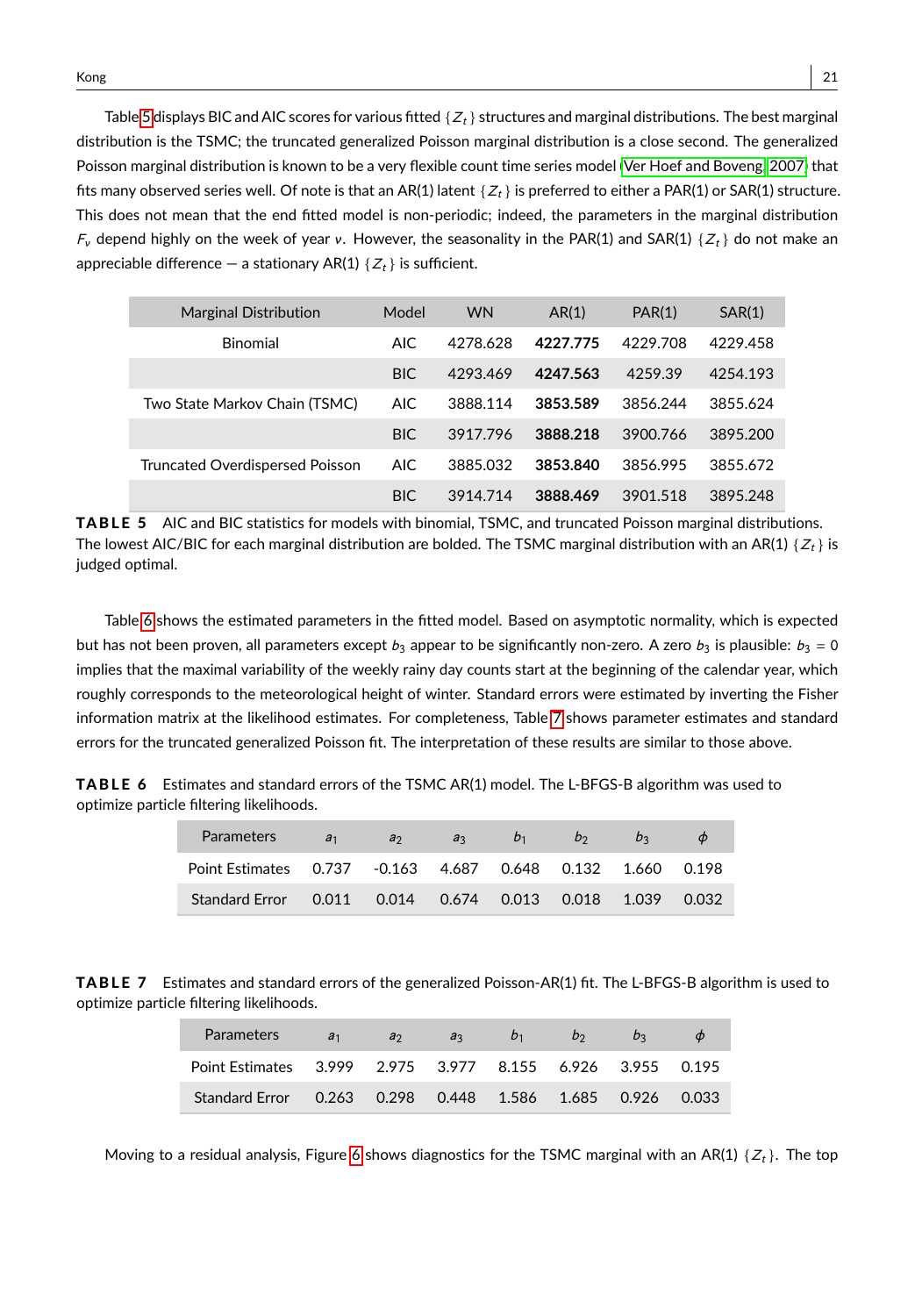left plot shows the raw residuals and the bottom left and right plots show sample ACFs and PACFs of these residuals. No major issues are seen. The top right graph shows a QQ plot of these residuals for a standard normal distribution. Some departure from normality is noted in the two tails of the plot.

Finally, Figure [7](#page-22-0) shows PIT histograms of the residuals for the binomial and TSMC fits with AR(1) { $Z_t$ }. There are obvious departures from uniformity for the binomial marginal — this marginal distribution does not seem to describe the data well. The histogram for the two-state Markov chain marginal is roughly uniform; hence, we have a good fitting model and the slight lack of normality in  $\{Z_t\}$  in Figure [6](#page-21-0) does not appear overly problematic.

<span id="page-21-0"></span>

FIGURE 6 Top left: TSMC + AR(1) residuals. Top right: A QQ plot of these residuals. Bottom left: The sample ACF of these residuals. Bottom right: The sample PACF of these residuals.

# **7** | **CONCLUDING COMMENTS**

The above paper constructs a very general model for seasonal count time series through a latent Gaussian process transformation. Any marginal distribution can be achieved and the correlations are as flexible as possible and can be negative. Estimation of the model parameters through likelihood techniques can be conducted by particle filtering techniques. The methods were shown to to work well on simulated data and capably handled a periodic count sequence supported on  $\{0, 1, 2, 3, 4, 5, 6, 7\}$ . There, we found that the latent Gaussian process did not need to be periodic,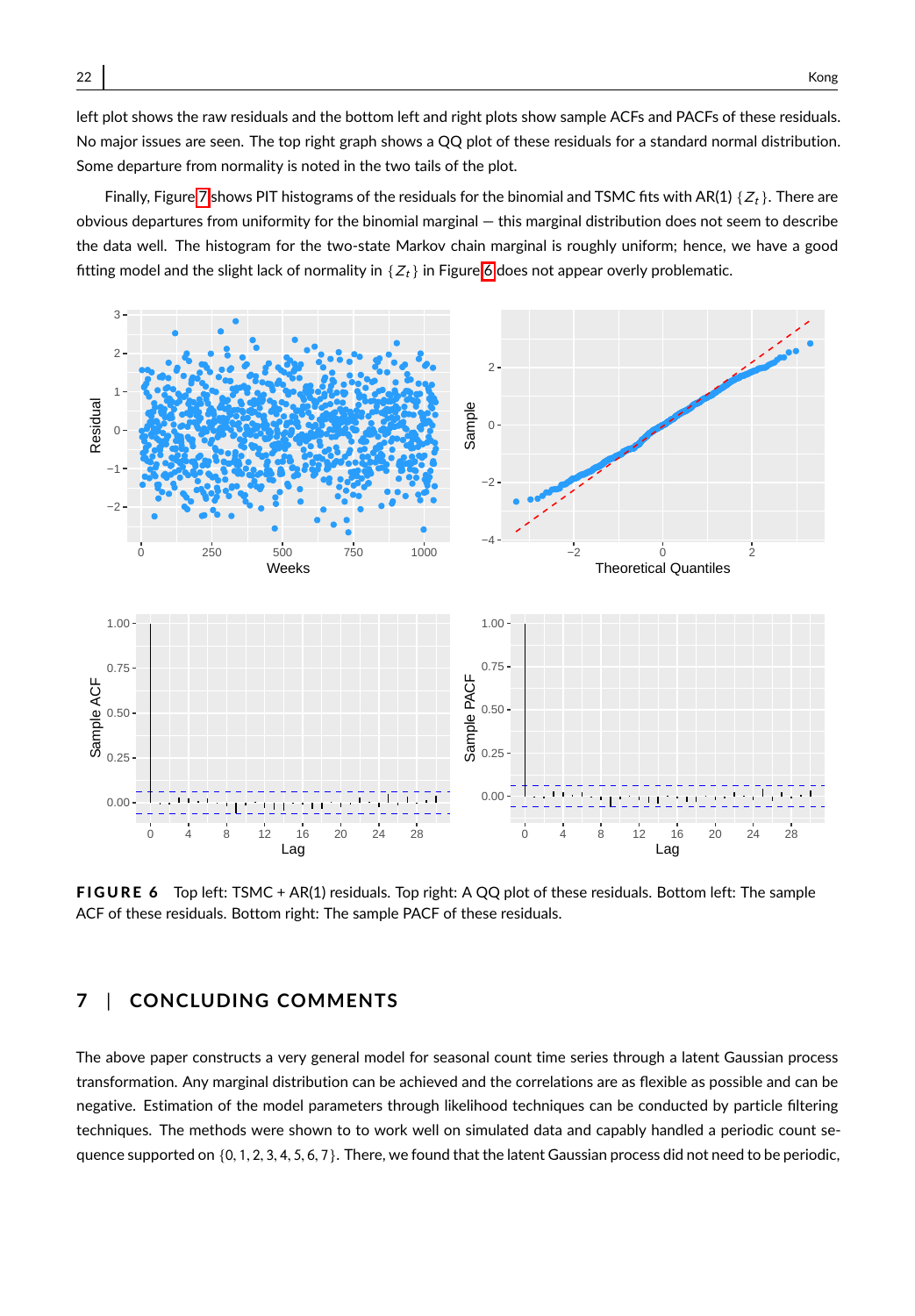<span id="page-22-0"></span>

FIGURE 7 Left: a binomial marginal PIT histogram. Right: a TSMC marginal PIT histogram. The binomial marginal does not fit as well as the TSMC marginal.

but the marginal distribution of the data contained periodicities. The fitted model was very parsimonious, containing only seven parameters.

Extensions of the above techniques to handle covariates merit exploration. For this, we suggest allowing  $\theta$  to depend on the covariates as in [Jia et al.](#page-27-0) [\(2021\)](#page-27-0). Trying to modify the latent Gaussian process to handle covariates generally causes trouble. Multivariate versions of the methods are also worth studying.

## **8** | **APPENDIX**

**Proof of Proposition 3.1:** We follow similar reasoning to [Pipiras and Taqqu \(2017\)](#page-28-13) and [Jia et al.](#page-27-0) [\(2021\)](#page-27-0). We begin with a generalization of the Price Theorem (Theorem 5.8.5 in [Pipiras and Taqqu](#page-28-13) [\(2017\)](#page-28-13)), stated as follows and easily proven. Let  $G_{{\nu}_1}$  and  $G_{{\nu}_2}$  be two continuous differentiable functions. Then their link function has a derivative with form

$$
L'(u) = \frac{1}{\sqrt{\text{Var}(X_1)\text{Var}(X_2)}} E\left[G'_{v_1}(Z_1)G'_{v_2}(Z_2)\right]\Big|_{\text{Corr}(Z_1, Z_2) = u}.
$$
\n(32)

Here,  $Z_1$  and  $Z_2$  are a correlated Gaussian pair, each component standardized, and with Corr( $Z_1, Z_2$ ) = u.

In our application,  $G_{{\nu}_1}$  and  $G_{{\nu}_2}$  are non-negative and non-decreasing since they are cumulative distribution functions. But because our data are counts,  $G_{{\nu}_1}$  and  $G_{{\nu}_2}$  are step functions and not necessarily differentiable on the integers. To remedy this, we approximate  $G_{\nu_1}$  and  $G_{\nu_2}$  by differentiable functions and take limits in the approximation.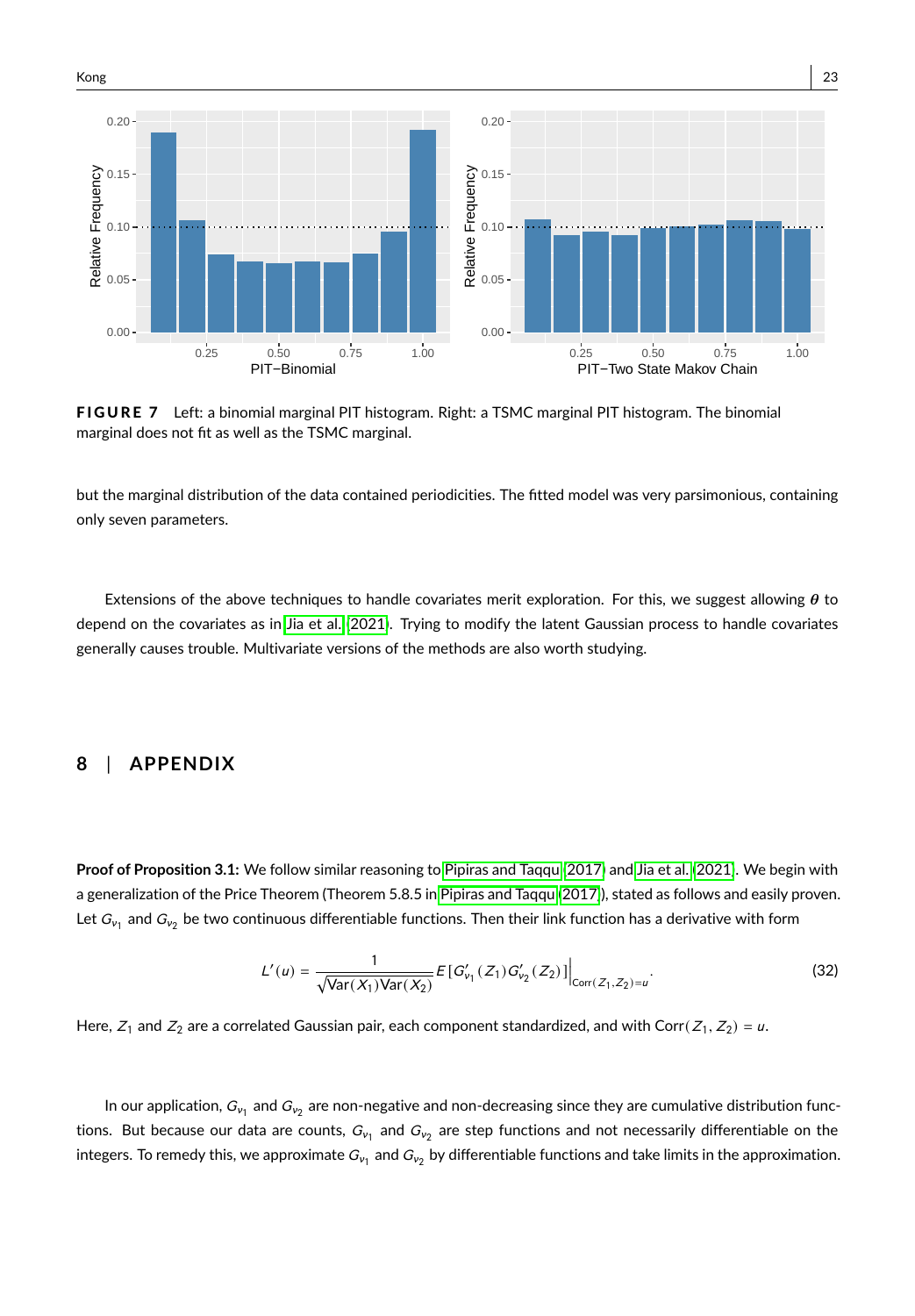To do this, let  $U \stackrel{\mathcal{D}}{=} N(0, 1)$ . For any  $\epsilon > 0$  and  $\ell \in \{1, 2\}$ ,

$$
G_{\varepsilon,\nu_{\ell}}(x) := E[G_{\nu_{\ell}}(x+\varepsilon U)] = \int_{-\infty}^{\infty} G_{\nu_{\ell}}(z) \frac{e^{-\frac{(x-z)^2}{2\varepsilon^2}}}{\sqrt{2\pi\varepsilon}} dz
$$
  
\n
$$
= \sum_{j=0}^{\infty} j \int_{\Phi^{-1}(C_j(v_{\ell}))}^{\Phi^{-1}(C_j(v_{\ell}))} \frac{e^{-\frac{(x-z)^2}{2\varepsilon^2}}}{\sqrt{2\pi\varepsilon}} dz
$$
  
\n
$$
= \sum_{j=0}^{\infty} j \int_{\Phi^{-1}(C_j(v_{\ell}))-x}^{\Phi^{-1}(C_j(v_{\ell}))-x} \frac{e^{-\frac{w^2}{2\varepsilon^2}}}{\sqrt{2\pi\varepsilon}} dw.
$$
 (33)

<span id="page-23-0"></span>The "kernel"

$$
\frac{e^{-\frac{(x-z)^2}{2e^2}}}{\sqrt{2\pi}\epsilon}
$$
\n(34)

acts like Dirac's delta function  $\delta_{\{x\}}(z)$  at  $z=x$  as  $\varepsilon\downarrow$  0. Note that  $G_{\varepsilon,\nu_\ell}(x)$  is non-decreasing and differentiable with<br>And the state of the state of the state of the state of the state of the state of t first derivative

$$
G'_{\epsilon,\nu_{\ell}}(x) = \frac{1}{\sqrt{2\pi}\epsilon} \sum_{j=0}^{\infty} j \left[ e^{-\frac{(\Phi^{-1}(C_{j-1}(\nu_{\ell})) - x)^2}{2\epsilon^2}} - e^{-\frac{(\Phi^{-1}(C_j(\nu_{\ell})) - x)^2}{2\epsilon^2}} \right] = \frac{1}{\sqrt{2\pi}\epsilon} \sum_{j=0}^{\infty} e^{-\frac{(\Phi^{-1}(C_j(\nu_{\ell})) - x)^2}{2\epsilon^2}},
$$
(35)

and define  $X_{\ell}^{(\epsilon)} = G_{\epsilon,\nu_{\ell}}(Z_{\ell})$  for  $\ell \in \{1,2\}$ . Equation [\(15\)](#page-7-1) gives

$$
L'_{\epsilon}(u) = \frac{1}{\sqrt{\text{Var}(X_1^{(\epsilon)})\text{Var}(X_2^{(\epsilon)})}} E[G'_{\epsilon,\nu_1}(Z_1)G'_{\epsilon,\nu_2}(Z_2)]\Big|_{\text{Corr}(Z_1,Z_2)=u}
$$
\n
$$
= \frac{1}{\sqrt{\text{Var}(X_1^{(\epsilon)})\text{Var}(X_2^{(\epsilon)})}} \int_{-\infty}^{\infty} \int_{-\infty}^{\infty} G'_{\epsilon,\nu_1}(Z_1)G'_{\epsilon,\nu_2}(Z_2) \frac{1}{2\pi\sqrt{1-u^2}} e^{-\frac{1}{2(1-u^2)}(z_1^2 + z_2^2 - 2uz_1z_2)} dz_1 dz_2
$$
\n
$$
= \frac{1}{\sqrt{\text{Var}(X_1^{(\epsilon)})\text{Var}(X_2^{(\epsilon)})}} \sum_{j_1=0}^{\infty} \sum_{j_2=0}^{\infty} \int_{-\infty}^{\infty} \int_{-\infty}^{\infty} \frac{1}{\sqrt{2\pi}\epsilon} e^{-\frac{(\Phi^{-1}(C_{j_1}(\nu_1))-z_1)^2}{2\epsilon^2}} \frac{1}{\sqrt{2\pi}\epsilon} e^{-\frac{(\Phi^{-1}(C_{j_2}(\nu_2))-z_2)^2}{2\epsilon^2}} \times \frac{1}{2\pi\sqrt{1-u^2}} e^{-\frac{1}{2(1-u^2)}(z_1^2 + z_2^2 - 2uz_1z_2)} dz_1 dz_2.
$$
\n(36)

Noting again that the quantity in [\(34\)](#page-23-0) acts like a Dirac's delta function  $\delta_{\{X\}}(z)$ , the limit as  $\varepsilon\downarrow$  0 should be

$$
L'(u) = \frac{1}{\sqrt{\text{Var}(X_1)\text{Var}(X_2)}} \sum_{j_1=0}^{\infty} \sum_{j_2=0}^{\infty} \frac{1}{2\pi\sqrt{1-u^2}} e^{-\frac{1}{2(1-u^2)} \left(\Phi^{-1}(C_{j_1}(v_1))^2 + \Phi^{-1}(C_{j_2}(v_2))^2 - 2u\Phi^{-1}(C_{j_1}(v_1))\Phi^{-1}(C_{j_2}(v_2))\right)},
$$
(37)

which is always non-negative. The existence and form of  $L'(u)$  stems from the fact that we are differentiating a power series with absolutely convergent coefficients inside its radius of convergence. That  $\sum_{\alpha=0}^{\infty} |\ell_k| < \infty$  follows from [\(14\)](#page-6-2), the Cauchy-Schwarz inequality, and the finiteness of  $\sum_{k=0}^{\infty} k! g_k(v_1)^2$  and  $\sum_{k=0}^{\infty} k! g_k(v_2)^2$ .

We now show that  $L'_{\epsilon}(u)$  converges to  $L'(u)$ . For this, we first need an expression for the Hermite coefficients of  $G_{\varepsilon,\nu_\ell}(\cdot)$ , denoted by  $g_{\varepsilon,k}(\nu_\ell)$  for  $\ell\in\{1,2\}.$  These will be compared to the Hermite coefficients  $g_k(\nu_\ell)$  of  $G_{\nu_\ell}.$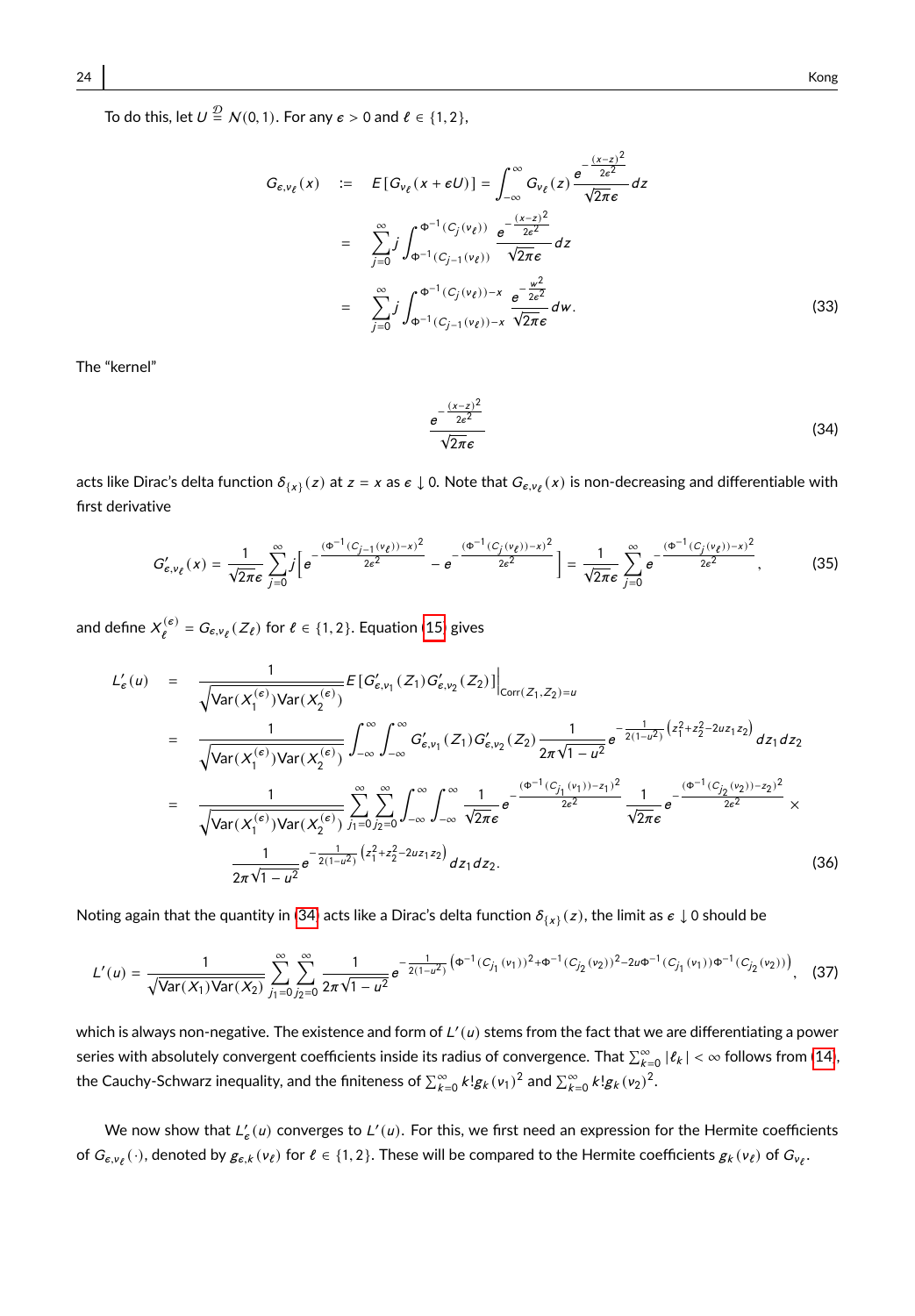Taylor expanding the Hermite polynomial  $H_k(x + y) = \sum_{d=0}^k {k \choose d} y^{k-d} H_d(x)$  implies

$$
G_{\epsilon, v_{\ell}}(x) = E[G_{v_{\ell}}(x + \epsilon U)] = E\left[\sum_{k=0}^{\infty} g_k(v_{\ell}) H_k(x + \epsilon U)\right]
$$
  

$$
= E\left[\sum_{k=0}^{\infty} g_k(v_{\ell}) \sum_{d=0}^{k} {k \choose d} (\epsilon U)^{k-d} H_d(x)\right]
$$
  

$$
= \sum_{d=0}^{\infty} H_d(x) \sum_{k=d}^{\infty} g_k(v_{\ell}) e^{k-d} {k \choose d} E[U^{k-d}].
$$

After changing summation indices and using that  $E[U^p] = 0$  if  $\rho$  is odd, and equal to  $(\rho - 1)!!$  if  $\rho$  is even, where  $k!! = 1 \times 3 \times \cdots \times k$  when k is odd, we get

$$
g_{\epsilon,k}(v_{\ell}) = g_k(v_{\ell}) + \sum_{q=1}^{\infty} g_{k+2q}(v_{\ell}) \epsilon^{2q} {k+2q \choose k} (2q-1)!! = g_k(v_{\ell}) + \sum_{q=1}^{\infty} g_{k+2q}(v_{\ell}) \epsilon^{2q} \frac{(k+2q)!}{k!2^q q!}.
$$
 (38)

Then

<span id="page-24-0"></span>
$$
|g_{k}(v_{1})g_{k}(v_{2}) - g_{\epsilon,k}(v_{1})g_{\epsilon,k}(v_{2})| \leq |g_{k}(v_{1})| \sum_{q=1}^{\infty} |g_{k+2q}(v_{1})| \epsilon^{2q} \frac{(k+2q)!}{k!2^{q}q!} + |g_{k}(v_{2})| \sum_{q=1}^{\infty} |g_{k+2q}(v_{2})| \epsilon^{2q} \frac{(k+2q)!}{k!2^{q}q!} + \left(\sum_{q=1}^{\infty} |g_{k+2q}(v_{1})| \epsilon^{2q} \frac{(k+2q)!}{k!2^{q}q!}\right) \left(\sum_{q=1}^{\infty} |g_{k+2q}(v_{2})| \epsilon^{2q} \frac{(k+2q)!}{k!2^{q}q!}\right).
$$
 (39)

Use the Cauchy-Schwarz inequality to obtain the bounds

$$
\sum_{q=1}^{\infty} |g_{k+2q}(v_{\ell})| \epsilon^{2q} \frac{(k+2q)!}{k!2^q q!} \leq \left(\sum_{q=1}^{\infty} g_{k+2q}^2(v_{\ell}) (k+2q)! \right)^{1/2} \left(\sum_{q=1}^{\infty} \epsilon^{4q} \frac{(k+2q)!}{(k!)^2 (2^q q!)^2}\right)^{1/2}
$$

<span id="page-24-1"></span>
$$
\leq \frac{M_{k,\ell}}{(k!)^{1/2}} \left( \sum_{q=1}^{\infty} \epsilon^{4q} \frac{(k+2q)!}{k!(2q)!} \right)^{1/2} \qquad \forall \ell \in \{1,2\},
$$

where  $M_{k,\ell}$  is some finite constant that converges to zero as  $k \to \infty$ . Since  $\text{Var}(X_{\ell}) = \sum_{k=1}^{\infty} k! g_k^2(v_{\ell})$  is finite and  $(2^q q!)^2$  is of the same order as  $(2q)!$ ,  $\sum_{q=1}^{\infty} g_{k+2q}^2 (v_\ell) (k+2q)! \to 0$  as  $k \to \infty$ . We use the fact that  $\sum_{p=0}^{\infty} x^p \binom{k+p}{p} =$  $(1-x)^{-k-1}$  for  $|x| < 1$  to obtain a bound for  $\sum_{p=1}^{\infty} e^{2p} {k+\rho \choose p}$ . Then [\(39\)](#page-24-0) gives

$$
|g_k(v_1)g_k(v_1) - g_{\epsilon,k}(v_1)g_{\epsilon,k}(v_2)| \leq \sum_{\ell=1}^2 \frac{M_{k,\ell}|g_k(v_\ell)|}{(k!)^{1/2}} \left[ (1-\epsilon^2)^{-k-1} - 1 \right]^{1/2} + \frac{M_{k,1}M_{k,2}}{k!} \left[ (1-\epsilon^2)^{-k-1} - 1 \right].
$$
 (40)

Now take the first derivative of the link function in [\(13\)](#page-6-0) to obtain

$$
L'(u) = \frac{1}{\sqrt{\text{Var}(X_1)\text{Var}(X_2)}} \sum_{k=1}^{\infty} g_k(v_1) g_k(v_2) k! k u^{k-1},
$$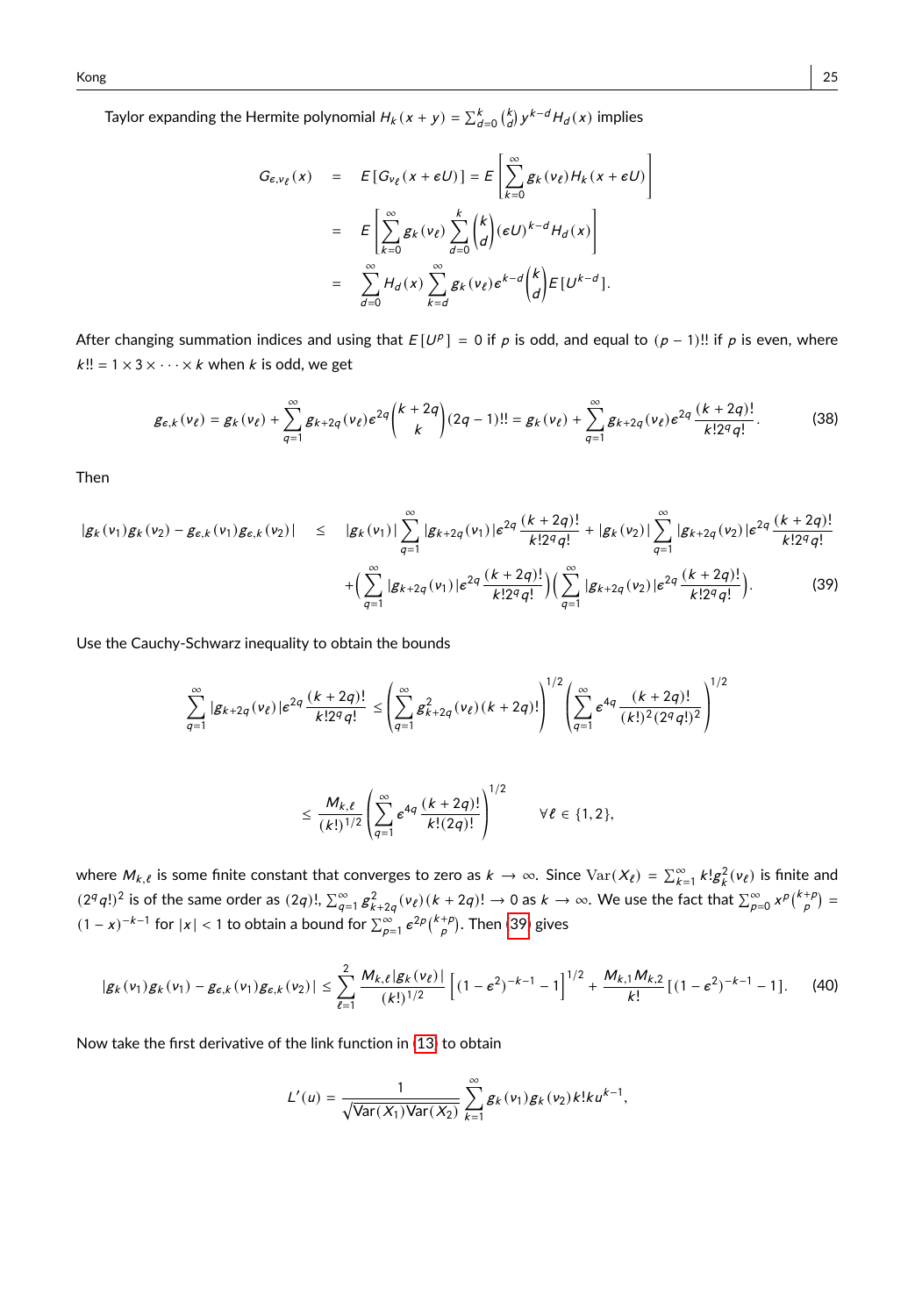where the series converges absolutely for  $u \in (-1, 1)$  since the "extra" k gets dominated by  $u^{k-1}$ . Similarly,

$$
L'_{\epsilon}(u)=\frac{1}{\sqrt{\text{Var}(X_1)\text{Var}(X_2)}}\sum_{k=1}^{\infty}\mathbf{g}_{\epsilon,k}(v_1)\mathbf{g}_{\epsilon,k}(v_2)k!ku^{k-1}.
$$

The above expression agrees with Theorem 5.1.10 in [Pipiras and Taqqu \(2017\)](#page-28-13). To show that the difference between  $L'_{\epsilon}(u)$  and  $L'(u)$  converges to zero as  $\epsilon \downarrow 0$ , use

$$
|L'(u) - L'_{\epsilon}(u)| \le \left| \frac{1}{\sqrt{\text{Var}(X_1)\text{Var}(X_2)}} - \frac{1}{\sqrt{\text{Var}(X_1^{(\epsilon)})\text{Var}(X_2^{(\epsilon)})}} \right| \sum_{k=1}^{\infty} g_k(v_1) g_k(v_2) k! k |u|^{k-1}
$$
  
+ 
$$
\frac{1}{\sqrt{\text{Var}(X_1^{(\epsilon)})\text{Var}(X_2^{(\epsilon)})}} \sum_{k=1}^{\infty} |g_k(v_1) g_k(v_2) - g_{\epsilon,k}(v_1) g_{\epsilon,k}(v_2)| k! k |u|^{k-1}.
$$
 (41)

From [\(40\)](#page-24-1), we see that  $|g_k(v_1)g_k(v_2)-g_{\varepsilon,k}(v_1)g_{\varepsilon,k}(v_2)| \to 0$  as  $\varepsilon \downarrow 0$ . Hence,  $\sum_{k=1}^{\infty} |g_k(v_1)g_k(v_2)-g_{\varepsilon,k}(v_1)g_{\varepsilon,k}(v_2)|k!k|u|^{k-1}$ converges to zero by the dominated convergence theorem as  $\epsilon\downarrow$  0. Using [\(12\)](#page-6-3), we concluded that  $\text{Var}(X_1^{(\epsilon)})\to$  $\textsf{Var}(X_1)$  and  $\textsf{Var}(X_2^{(\varepsilon)}) \to \textsf{Var}(X_2)$  as  $\epsilon \downarrow 0$ . Therefore,

$$
\left|\frac{1}{\sqrt{\text{Var}(X_1)\text{Var}(X_2)}} - \frac{1}{\sqrt{\text{Var}(X_1^{(\varepsilon)})\text{Var}(X_2^{(\varepsilon)})}}\right| \to 0 \text{ as } \varepsilon \downarrow 0
$$

follows by continuity of the function  $x^{-1/2}$  away from  $x = 0$  (the limiting variances are tacitly assumed positive to avoid degeneracy).

## **references**

 $\overline{a}$ 

- <span id="page-25-3"></span>Aknouche, A., W. Bentarzi, and N. Demouche, 2018: On periodic ergodicity of a general periodic mixed Poisson autoregression. *Statistics & Probability Letters*, **134**, 15–21.
- <span id="page-25-7"></span>Anderson, P. L., Y. G. Tesfaye, and M. M. Meerschaert, 2007: Fourier-PARMA models and their application to river flows. *Journal of Hydrologic Engineering*, **12**, no. 5, 462–472.
- <span id="page-25-1"></span>Asmussen, S. and S. Foss, 2014: On exceedance times for some processes with dependent increments. *Journal of Applied Probability*, **51**, no. 1, 136–151.
- <span id="page-25-6"></span>Bai, Y., J. Kang, and P. X.-K. Song, 2014: Efficient pairwise composite likelihood estimation for spatial-clustered data. *Biometrics*, **70**, no. 3, 661–670.
- <span id="page-25-4"></span>Basawa, I. and R. Lund, 2001: Large sample properties of parameter estimates for periodic ARMA models. *Journal of Time Series Analysis*, **22**, no. 6, 651–663.
- <span id="page-25-5"></span>Basawa, I., R. Lund, and Q. Shao, 2004: First-order seasonal autoregressive processes with periodically varying parameters. *Statistics & Probability Letters*, **67**, no. 4, 299–306.
- <span id="page-25-0"></span>Bentarzi, M. and N. Aries, 2020: On some periodic INARMA (p, q) models. Communications in Statistics-Simulation and Com*putation*, 1–21.
- <span id="page-25-2"></span>Bentarzi, M. and W. Bentarzi, 2017: Periodic integer-valued bilinear time series model. *Communications in Statistics-Theory and Methods*, **46**, no. 3, 1184–1201.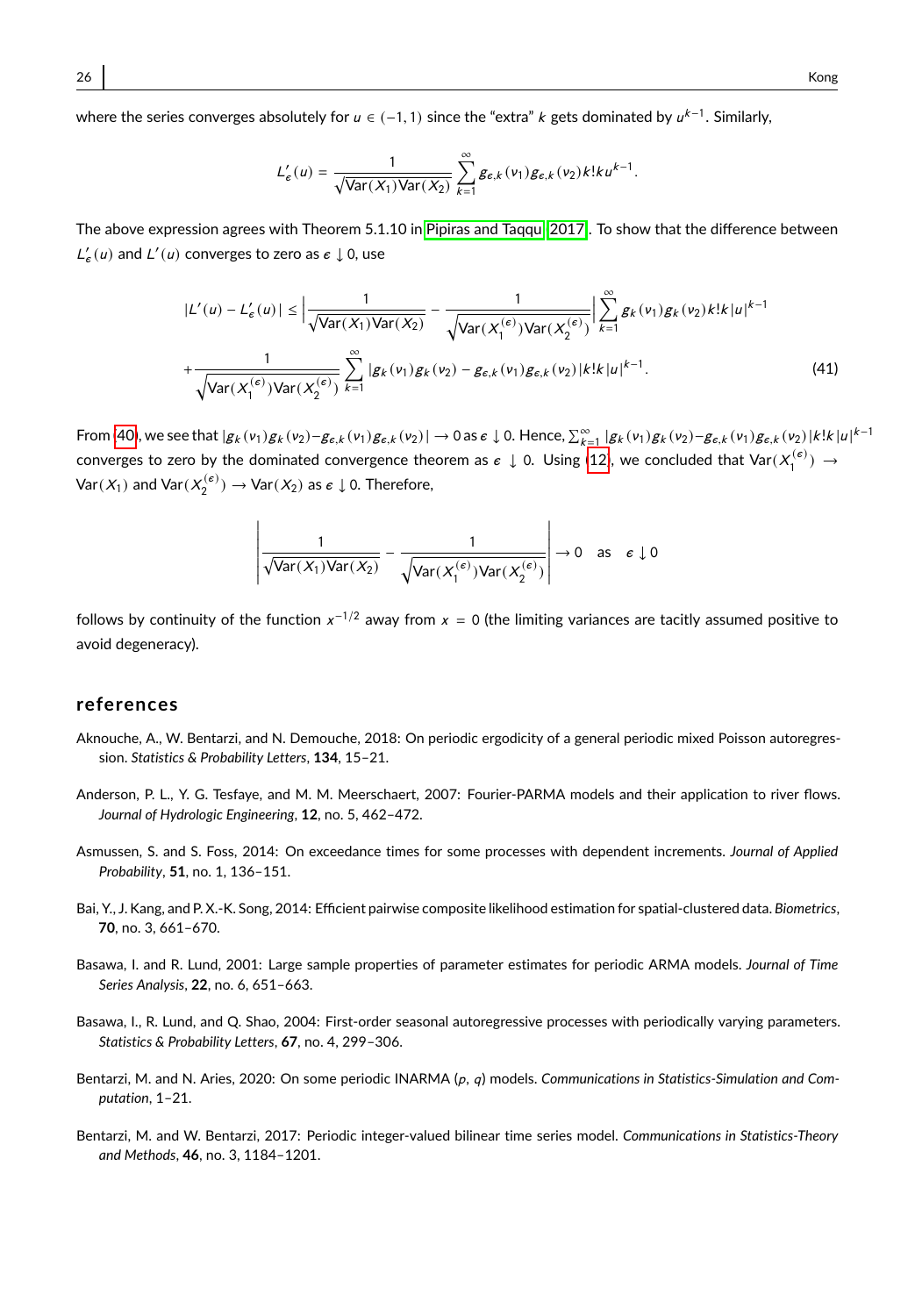- <span id="page-26-4"></span>Bloomfield, P., H. L. Hurd, and R. B. Lund, 1994: Periodic correlation in stratospheric ozone data. *Journal of Time Series Analysis*, **15**, no. 2, 127–150.
- <span id="page-26-10"></span>Brockwell, P. J. and R. A. Davis, 1991: *Time Series: Theory and Methods*. 2nd ed., Springer.
- <span id="page-26-9"></span>Chatfield, C. and D. Prothero, 1973: Box-Jenkins seasonal forecasting: problems in a case-study. *Journal of the Royal Statistical Society: Series A*, **136**, no. 3, 295–315.
- <span id="page-26-18"></span>Czado, C., T. Gneiting, and L. Held, 2009: Predictive model assessment for count data. *Biometrics*, **65**, no. 4, 1254–1261.
- <span id="page-26-2"></span>Davis, R. A., K. Fokianos, S. H. Holan, H. Joe, J. Livsey, R. Lund, V. Pipiras, and N. Ravishanker, 2021: Count time series: A methodological review. *Journal of the American Statistical Association*, **116**, 1533–1547.
- <span id="page-26-1"></span>Davis, R. A., S. H. Holan, R. Lund, and N. Ravishanker, 2016: *Handbook of Discrete-Valued Time Series*. CRC Press, New York City, NY.
- <span id="page-26-17"></span>Dawid, A. P., 1984: Present position and potential developments: Some personal views statistical theory the prequential approach. *Journal of the Royal Statistical Society: Series A*, **147**, no. 2, 278–290.
- <span id="page-26-0"></span>Fokianos, K., 2012: Count time series models. *Handbook of Statistics*, C. R. Rao, C. Rao, and V. Govindaraju, Eds., Elsevier, volume 30, 315–347.
- <span id="page-26-3"></span>Fralix, B., J. Livsey, and R. Lund, 2012: Renewal sequences with periodic dynamics. *Probability in the Engineering and Informational Sciences*, **26**, no. 1, 1–15.
- <span id="page-26-5"></span>Franses, P. H., 1994: A multivariate approach to modeling univariate seasonal time series. *Journal of Econometrics*, **63**, no. 1, 133–151.
- <span id="page-26-6"></span>Franses, P. H. and R. Paap, 2004: *Periodic Time Series Models*. Oxford University Press.
- <span id="page-26-7"></span>Gardner, W. and L. Franks, 1975: Characterization of cyclostationary random signal processes. *IEEE Transactions on Information Theory*, **21**, no. 1, 4–14.
- <span id="page-26-8"></span>Gardner, W. A., A. Napolitano, and L. Paura, 2006: Cyclostationarity: Half a century of research. *Signal Processing*, **86**, no. 4, 639–697.
- <span id="page-26-12"></span>Genz, A. and F. Bretz, 2002: Comparison of methods for the computation of multivariate t probabilities. *Journal of Computational and Graphical Statistics*, **11**, no. 4, 950–971.
- <span id="page-26-13"></span>Geweke, J., 1991: Efficient simulation from the multivariate normal and student-t distributions subject to linear constraints and the evaluation of constraint probabilities. *Computing Science and Statistics: Proceedings of the 23rd Symposium on the Interface*, Citeseer, volume 571, 578.
- <span id="page-26-16"></span>Glasserman, P. and D. D. Yao, 1992: Some guidelines and guarantees for common random numbers. *Management Science*, **38**, no. 6, 884–908.
- <span id="page-26-14"></span>Hajivassiliou, V., D. McFadden, and P. Ruud, 1996: Simulation of multivariate normal rectangle probabilities and their derivatives theoretical and computational results. *Journal of Econometrics*, **72**, no. 1-2, 85–134.
- <span id="page-26-11"></span>Han, Z. and V. De Oliveira, 2016: On the correlation structure of Gaussian copula models for geostatistical count data. *Australian & New Zealand Journal of Statistics*, **58**, no. 1, 47–69.
- <span id="page-26-19"></span>— 2018: gcKrig: An R package for the analysis of geostatistical count data using Gaussian copulas. *Journal of Statistical Software*, **87**, no. 1, 1–32.
- <span id="page-26-15"></span>— 2020: Maximum likelihood estimation of Gaussian copula models for geostatistical count data. *Communications in Statistics-Simulation and Computation*, **49**, no. 8, 1957–1981.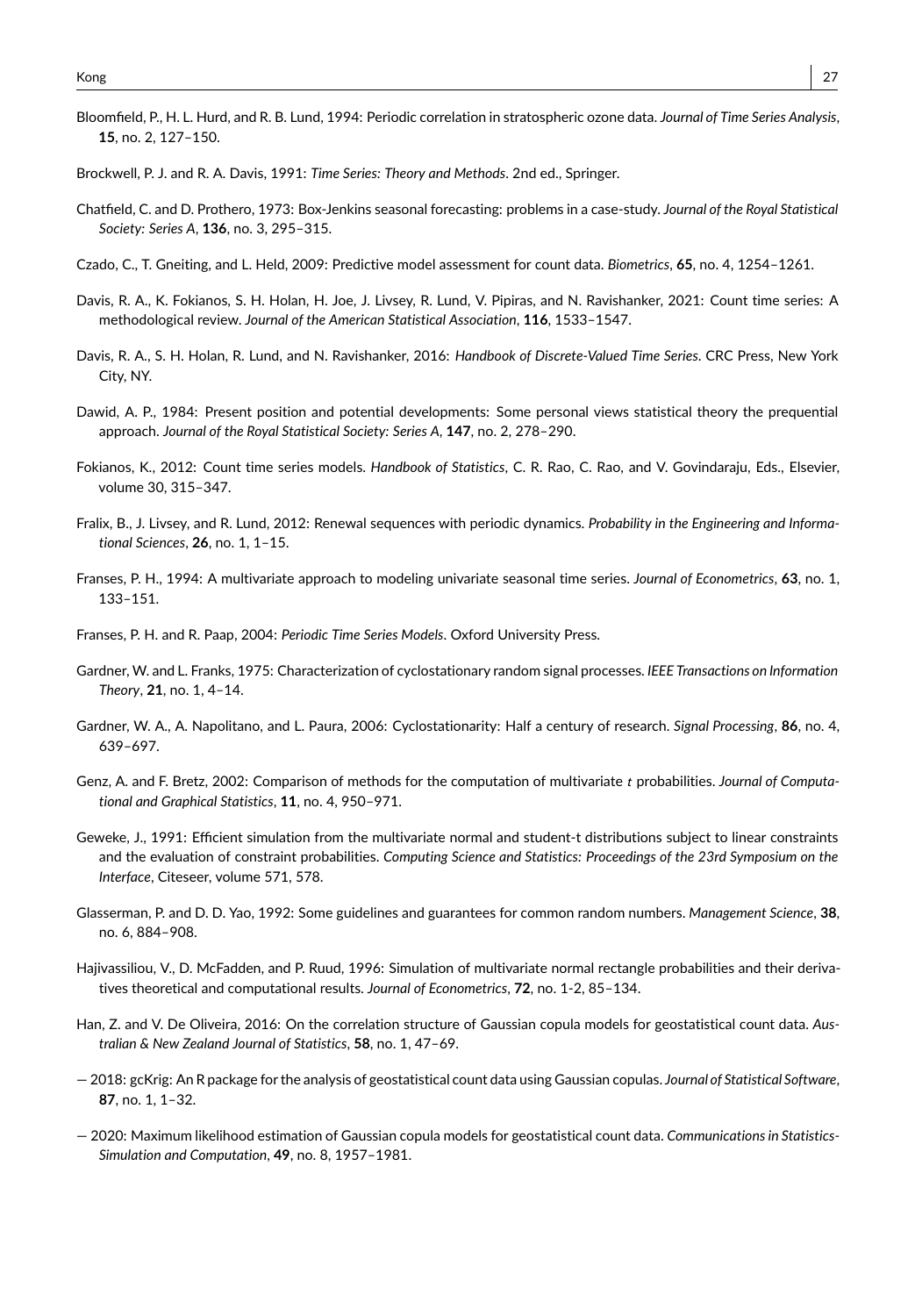- <span id="page-27-12"></span><span id="page-27-0"></span>Jia, Y., S. Kechagias, J. Livsey, R. Lund, and V. Pipiras, 2021: Latent Gaussian count time series. *Journal of the American Statistical Association*, **To appear**.
- <span id="page-27-2"></span>Joe, H., 2016: Markov models for count time series. *Handbook of Discrete-Valued Time Series*, R. A. Davis, S. H. Holan, R. Lund, and N. Ravishanker, Eds., CRC Press, New York City, NY, 49–70.
- <span id="page-27-5"></span>— 2019: Likelihood inference for generalized integer autoregressive time series models. *Econometrics*, **7**, no. 4.
- <span id="page-27-3"></span>Kachour, M. and J.-F. Yao, 2009: First-order rounded integer-valued autoregressive (RINAR (1)) process. *Journal of Time Series Analysis*, **30**, no. 4, 417–448.
- <span id="page-27-16"></span>Kazianka, H., 2013: Approximate copula-based estimation and prediction of discrete spatial data. *Stochastic Environmental Research and Risk Assessment*, **27**, no. 8, 2015–2026.
- <span id="page-27-15"></span>Kazianka, H. and J. Pilz, 2010: Copula-based geostatistical modeling of continuous and discrete data including covariates. *Stochastic Environmental Research and Risk Assessment*, **24**, no. 5, 661–673.
- <span id="page-27-17"></span>Kleinman, N. L., J. C. Spall, and D. Q. Naiman, 1999: Simulation-based optimization with stochastic approximation using common random numbers. *Management Science*, **45**, no. 11, 1570–1578.
- <span id="page-27-4"></span>Livsey, J., R. Lund, S. Kechagias, V. Pipiras, et al., 2018: Multivariate integer-valued time series with flexible autocovariances and their application to major hurricane counts. *The Annals of Applied Statistics*, **12**, no. 1, 408–431.
- <span id="page-27-10"></span>Lund, R., 2011: Choosing seasonal autocovariance structures: PARMA or SARMA. *Economic Time Series: Modelling and Seasonality*, W. R. Bell, S. H. Holan, and T. S. McElroy, Eds., Chapman and Hall/CRC, 63–80.
- <span id="page-27-9"></span>Lund, R. and I. Basawa, 1999: Modeling and inference for periodically correlated time series. *Asymptotics, Nonparametrics, and Time Series*, S. Ghosh, ed., CRC Press, 37–52.
- <span id="page-27-13"></span>— 2000: Recursive prediction and likelihood evaluation for periodic ARMA models. *Journal of Time Series Analysis*, **21**, no. 1, 75–93.
- <span id="page-27-11"></span>Lund, R., H. Hurd, P. Bloomfield, and R. Smith, 1995: Climatological time series with periodic correlation. *Journal of Climate*, **8**, no. 11, 2787–2809.
- <span id="page-27-6"></span>Lund, R. and J. Livsey, 2016: Renewal-based count time series. *Handbook of Discrete-Valued Time Series*, R. A. Davis, S. H. Holan, R. Lund, and N. Ravishanker, Eds., CRC Press, New York City, NY.
- <span id="page-27-14"></span>Lund, R., Q. Shao, and I. Basawa, 2006: Parsimonious periodic time series modeling. *Australian & New Zealand Journal of Statistics*, **48**, no. 1, 33–47.
- <span id="page-27-18"></span>Masarotto, G., C. Varin, et al., 2017: Gaussian copula regression in R. *Journal of Statistical Software*, **77**, no. 8, 1–26.
- <span id="page-27-1"></span>Monteiro, M., M. G. Scotto, and I. Pereira, 2010: Integer-valued autoregressive processes with periodic structure. *Journal of Statistical Planning and Inference*, **140**, no. 6, 1529–1541.
- <span id="page-27-8"></span>— 2015: A periodic bivariate integer-valued autoregressive model. *Dynamics, Games and Science: International Conference and Advanced School Planet Earth, DGS II, Portugal, August 28–September 6, 2013*, J.-P. Bourguignon, R. Jeltsch, A. A. Pinto, and M. Viana, Eds., Springer, 455–477.
- <span id="page-27-7"></span>Moriña, D., P. Puig, J. Ríos, A. Vilella, and A. Trilla, 2011: A statistical model for hospital admissions caused by seasonal diseases. *Statistics in Medicine*, **30**, no. 26, 3125–3136.